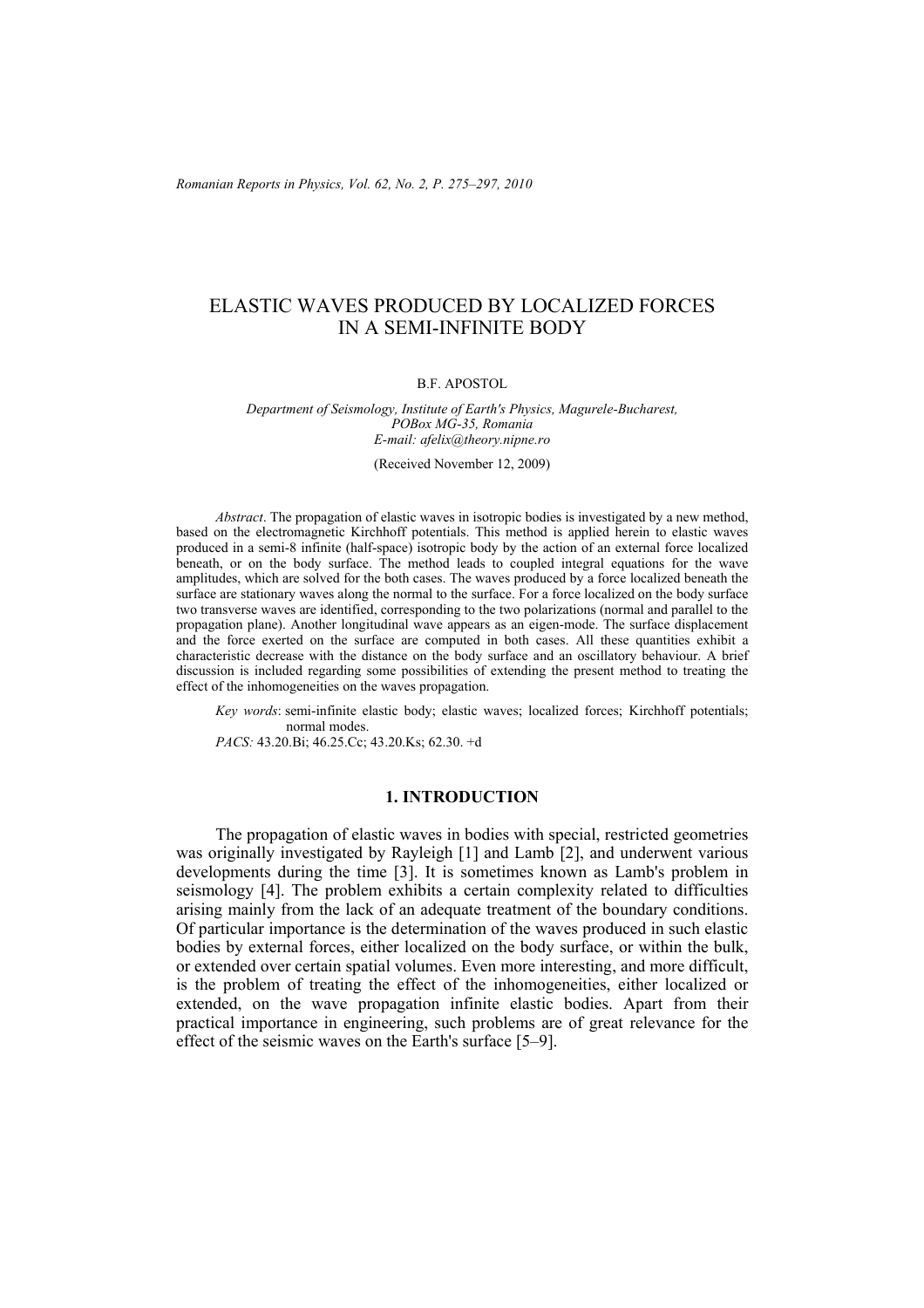A new method is presented here for studying the wave propagation in isotropic elastic bodies with a finite (or partially finite) structure, based on the Kirchhoff potentials of the wave equation with sources, borrowed from electromagnetism. This method is employed herein to determine the elastic waves produced in a semi-infinite (half-space) body by external forces localized either beneath, or on the body surface. For the force localized beneath the body surface the elastic waves are stationary waves along the direction perpendicular to the body surface. For the force localized on the surface we determine two transverse waves propagating in the body and a longitudinal one which appears as an eigenmode. The surface displacement and the force exerted on the surface are computed in both cases. All these quantities exhibit a characteristic decrease and an oscillatory behavior along the in-plane distance on the body surface. In both cases, the present method leads to coupled integral equations for the wave amplitudes, which are solved. By means of the method presented herein new results are obtained for a point-like force localized under the surface and one of Lamb's problem (force localized on the surface) is generalized. The generalization consists in treating a general distribution of the force acting on the body surface and a general orientation of this force. In addition, in both cases, the effects of a localized pressure are analyzed. Finally, a brief discussion is given regarding the extension of the present method to include the effect of the inhomogeneities on the wave propagation in elastic bodies with finite geometries.

#### **2. GENERAL THEORY**

The elastic waves in isotropic bodies are governed by the equation of motion [10]

$$
\rho \ddot{\mathbf{u}} = \mu \Delta \mathbf{u} + (\lambda + \mu) \text{grad} \cdot \text{div} \mathbf{u} + \rho \mathbf{f},
$$
 (1)

where  $\rho$  is the density, u is the displacement field,  $\mu$  and  $\lambda$  are the Lame coefficients and f is an external force per unit mass (acceleration). By a Fourier transform of the form

$$
\mathbf{u}\left(\mathbf{R},t\right) = \sum_{\mathbf{K}} d\omega \mathbf{u}\left(\mathbf{K},\omega\right) e^{i\mathbf{K}\mathbf{R}-i\omega t}
$$
 (2)

and a similar one for the force **f** , equation (1) becomes

$$
(-\rho \omega^2 + \mu K^2) \mathbf{u} = -(\lambda + \mu) (\mathbf{K} \mathbf{u}) \mathbf{K} + \rho \mathbf{f},
$$
 (3)

where we dropped out the arguments  $\mathbf{K}$ ,  $\omega$  for simplicity. Equation (3) can easily be solved. Its solution is given by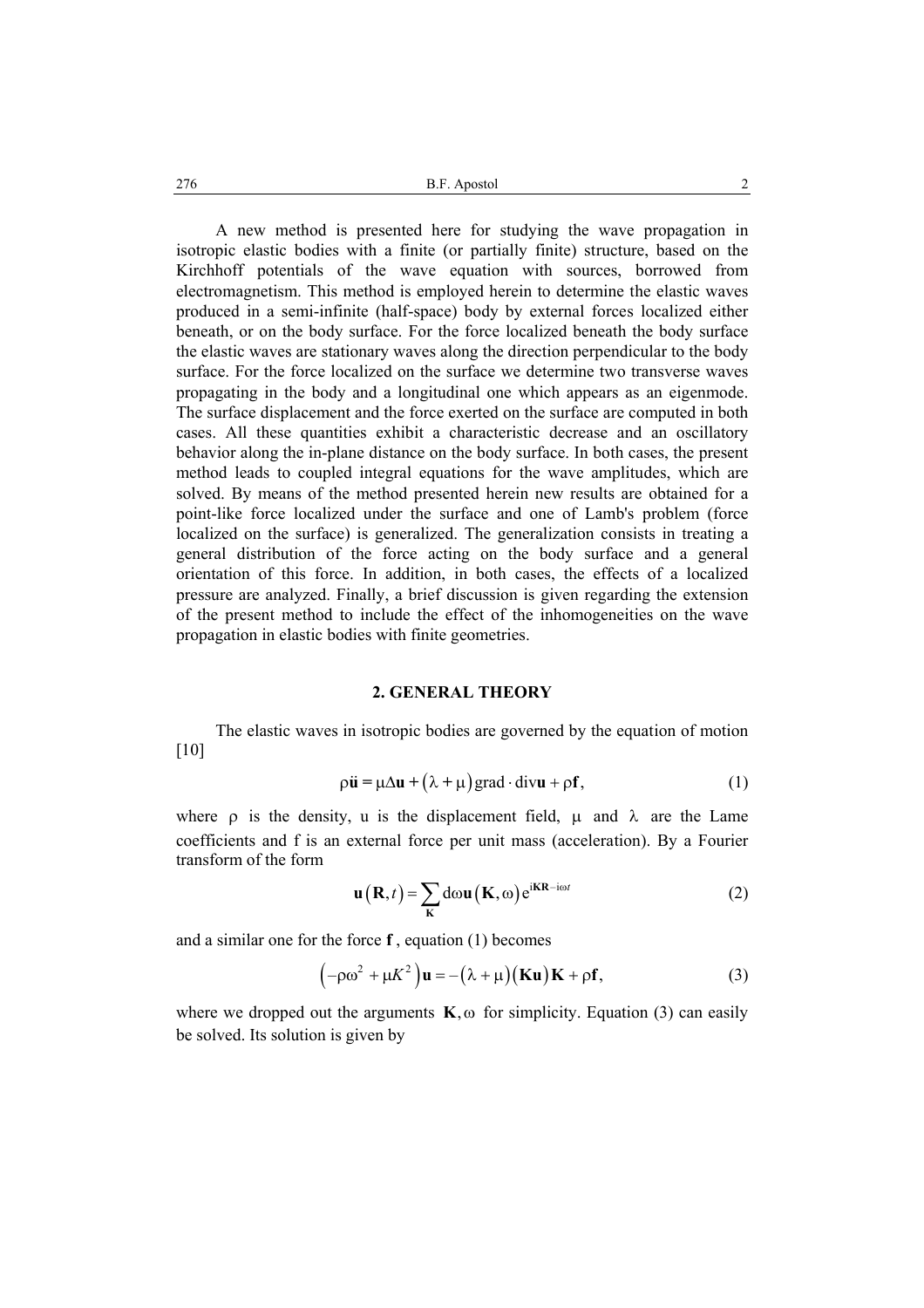$$
\mathbf{u} = -\frac{(\mathbf{v}_i^2 - \mathbf{v}_t^2)(\mathbf{K}\mathbf{f})}{(\omega - \mathbf{v}_t^2 K^2)(\omega^2 - \mathbf{v}_t^2 K^2)}\mathbf{K} - \frac{\mathbf{f}}{\omega^2 - \mathbf{v}_t^2 K^2},
$$
(4)

where

$$
\mathbf{v}_{t} = \sqrt{\frac{\mu}{\rho}}, \quad \mathbf{v}_{l} = \sqrt{\frac{\lambda + 2\mu}{\rho}}
$$
(5)

are the velocities of the transverse and, respectively, longitudinal waves. We can see from equation (4) that for a longitudinal force  $f = f K/K$  f = f K=K the displacement field is longitudinal and has the eigenfrequencies  $\omega = v/K$ , while for a transverse force,  $\mathbf{K}f = 0$ , the field is transverse and has the eigenfrequencies  $\omega = v_t K$ . As it is well known, the Lame coefficients can be expressed by the Young modulus  $E$  and the Poisson ratio  $\sigma$ ,

$$
\lambda = \frac{E\sigma}{\left(1+\sigma\right)\left(1-2\sigma\right)}, \quad \mu = \frac{E}{2\left(1+\sigma\right)},\tag{6}
$$

and, for reasons of stability,  $E > 0$  and  $-1 < \sigma < 1/2$  (actually, for usual bodies,  $0 < \sigma < 1/2$ ). In particular, the ratio

$$
q = \frac{v_i^2}{v_i^2} - 1 = \frac{\lambda}{\mu} + 1 = \frac{1}{1 - 2\sigma}
$$
 (7)

satisfies the inequality  $q > 1/3$  (actually  $q > 1$ ) [10]. In general, the solution of the homogeneous equation (1) ("free waves") must be added to the particular solution given by equation (4) ("forced waves").

As it is well known, another, more direct, method can be used for solving equation (1), without resorting to Fourier transforms. The method consists in writing the displacement **u** as a sum of two functions,  $\mathbf{u} = \mathbf{u}_t + \mathbf{u}_l$ , satisfying the conditions div $\mathbf{u}_t = 0$ , as for transverse waves, and curl $\mathbf{u}_l = 0$  corresponding to longitudinal waves. Then, it is easy to see that functions  $\mathbf{u}_{t,l}$  satisfy the wave equations with velocities  $v_{t,l}$ , respectively.

We present here a third method, which is used in the present paper, based on Kirchhoff potentials. Indeed, making use of the notations introduced above we write equation (1) as

$$
\frac{1}{v_t^2} \ddot{\mathbf{u}} - \Delta \mathbf{u} = q \cdot \text{grad} \cdot \text{div} \mathbf{u} + \frac{\mathbf{f}}{v_t^2},
$$
 (8)

where we can recognize the wave equation with sources  $q \cdot \text{grad } \cdot \text{div}{\bf u}$  and  $f / v_t^2$ . As it is well known, its (particular) solution is given by the retarded (Kirchhoff) potential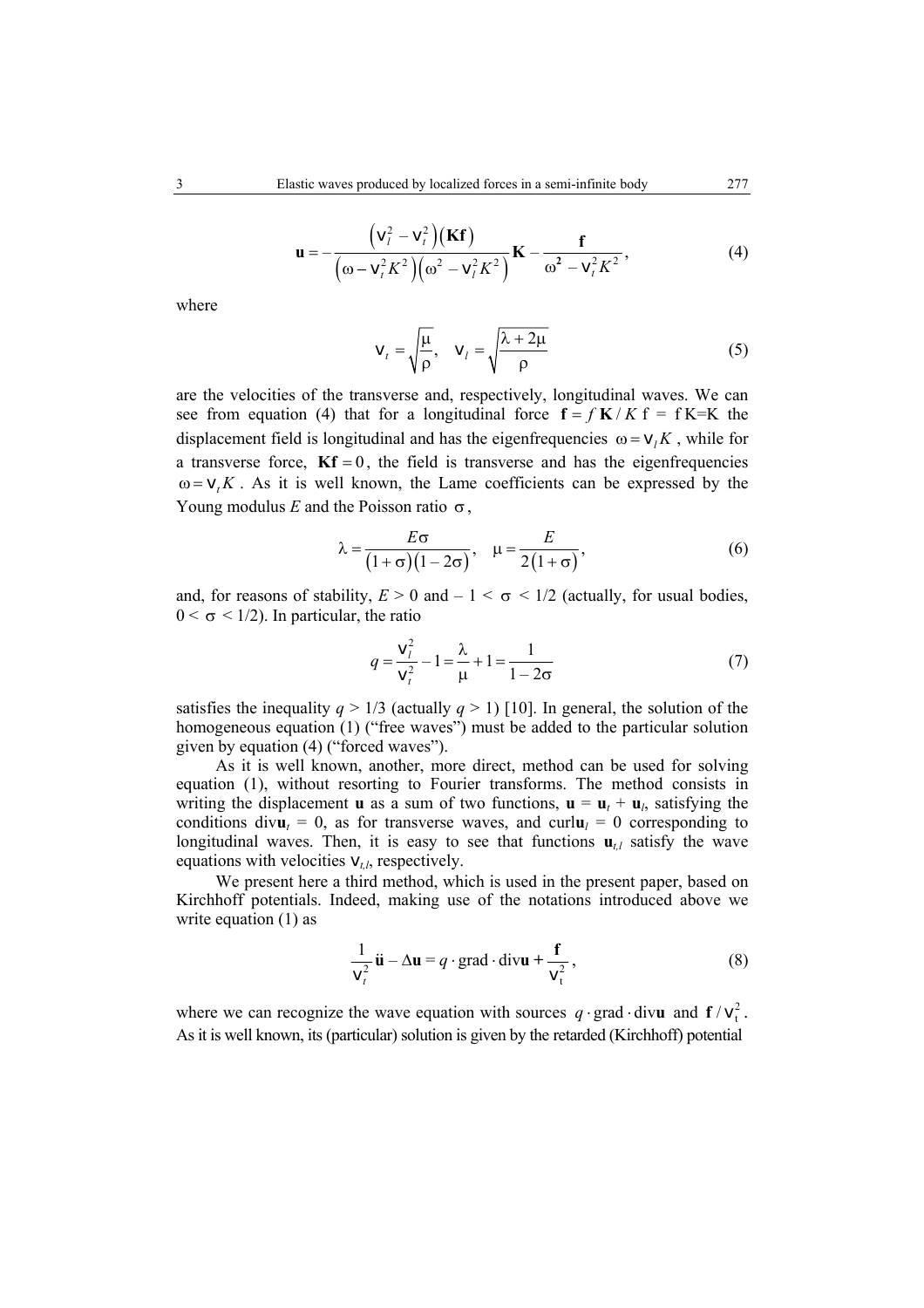$$
\mathbf{u}(\mathbf{R},t) = \frac{q}{4\pi} \int d\mathbf{R}' \frac{\text{grad} \cdot \text{div} u\left(\mathbf{R}',t-\left|\mathbf{R}-\mathbf{R}'\right|/v_t\right)}{\left|\mathbf{R}-\mathbf{R}'\right|} + \frac{1}{4\pi v_t^2} \int d\mathbf{R}' \frac{\mathbf{f}\left(\mathbf{R}',t-\left|\mathbf{R}-\mathbf{R}'\right|/v_t\right)}{\left|\mathbf{R}-\mathbf{R}'\right|}.
$$
\n(9)

Indeed, making use of the Fourier transform given by equation (2) and using also the well-known integral

$$
\int d\mathbf{R}' \frac{e^{i\mathbf{KR}+i\omega R/v_t}}{R} = -\frac{4\pi v_t^2}{\omega^2 - v_t^2 K^2}
$$
 (10)

we get easily the solution given by equations (3) and (4). We apply herein this method of Kirchhoff potential, inspired from the theory of electromagnetism, [11] to the elastic waves generated in a semi-infinite body by forces localized either beneath, or on the body surface.

#### **3. SEMI-INFINITE BODY. SURFACE WAVES**

We consider a semi-infinite isotropic body extending over the region  $z \leq 0$ , with a plane surface at  $z = 0$ . We may consider also a force **f** acting on this body, either inside it or localized on its surface, and look for solutions of equation (1), *i.e.* for the waves propagating in the body. Of course, we assume that **u**;  $f = 0$  for  $z > 0$ (outside the body). This is Lamb's problem [2]. Usually, it is assumed that force **f** is localized, either on the body surface or beneath it, and the problem is approached by making use of a remarkable property of equation (1).

Indeed, as it is well known, equation (1) is another form of the more compact equation written as

$$
\rho \ddot{u}_i = \frac{\partial \sigma_{ij}}{\partial x_j} + \rho f_i, \qquad (11)
$$

where

$$
\sigma_{ij} = \lambda u_{il} \delta_{ij} + 2\mu u_{ij} \tag{12}
$$

is the stress tensor,

$$
u_{ij} = \frac{1}{2} \left( \frac{\partial u_i}{\partial x_j} + \frac{\partial u_j}{\partial x_i} \right)
$$
 (13)

is the strain tensor and *i*, *j*, *l*, etc, denote the coordinates axes. We take a small volume encircling a point on the body surface and apply the Gauss theorem for equation (11). It is easy to see that, for a force distributed in the body volume, we get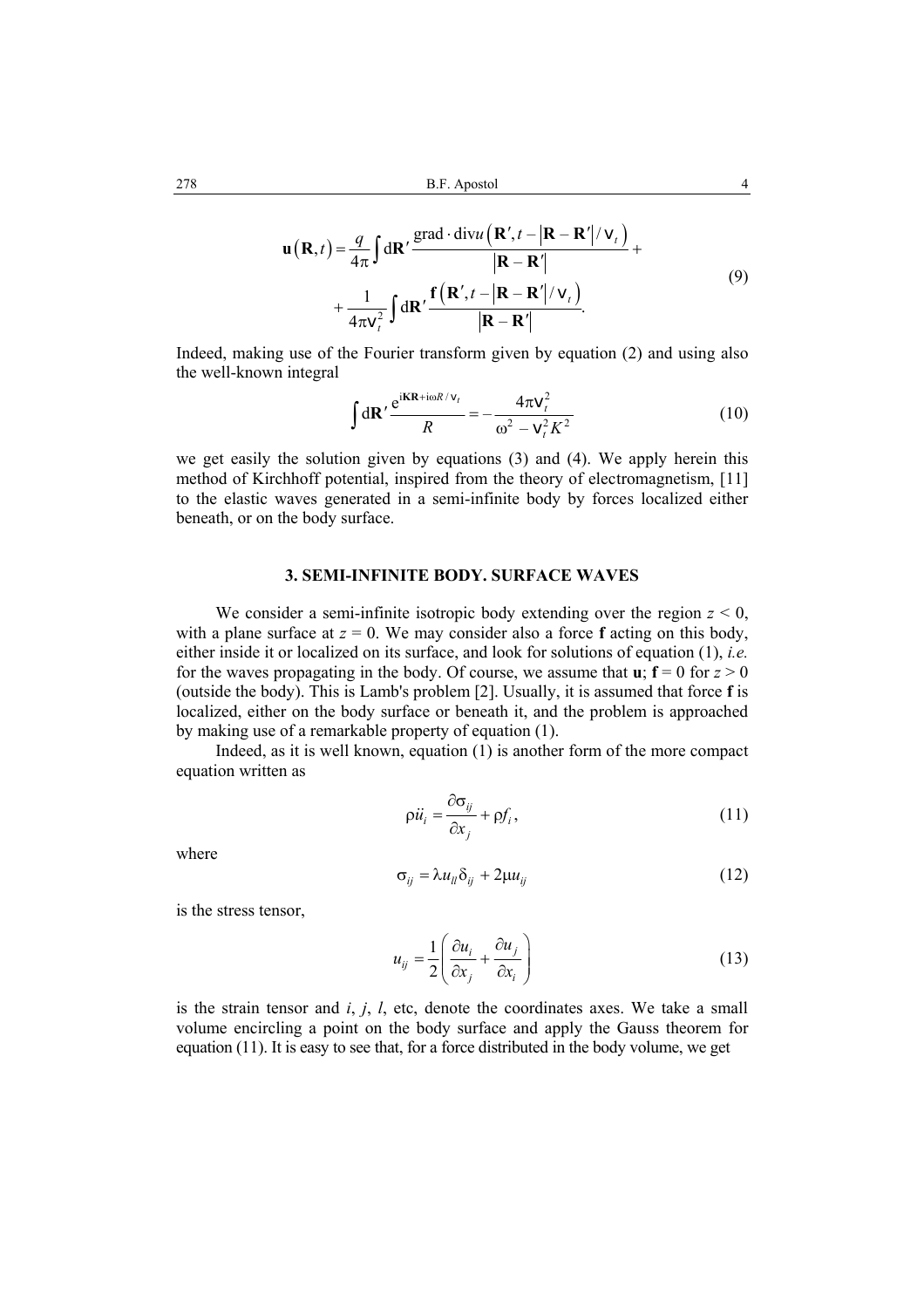$$
\sigma_{ij} n_j = 0,\tag{14}
$$

for any point on the body surface, where n is the unit vector normal to the body surface. Equation (14), which plays the role of a boundary condition, tells that the body surface is free (from any forces). If there exists a force localized on the body surface, say  $f\delta(z)$ , then it is easy to see that the same procedure leads to

$$
\sigma_{ij} n_j + f_i = 0,\tag{15}
$$

which tells again that the total force on the surface is vanishing. In addition, equation (15) tells that the quantity  $\sigma_{ij} n_i$  is the surface elastic force (force per unit

area) acting on the surface. It is also easy to see that the same procedure can be applied, at least in principle, to a force localized onto a point, a surface, region, etc inside the body. In all these cases we write solutions for the homogeneous equation (11) and impose upon them the continuity and the "jump" boundary condition of the type given by equation (15). This way, the general solution of equation (11) is obtained. This was the method used by Lamb in treating such problems [2]. Apart from less interesting two-dimensional problems, Lamb treated also particular cases of a force localized on the surface of a semi-infinite isotropic body and sketched an integral representation of the solution for a force localized beneath the surface of such a body.

It is worth noting also that the "free-surface" condition given by equation (14) has been used by Rayleigh [1] to identify the damped "free" surface waves ( ~ e<sup>κz</sup>, κ real) propagating on the surface of a semi-infinite body in the absence of any force.

A different procedure is adopted in this paper. A particular solution is obtained by using Kirchhoff potential, as determined by the external force **f** ("forced waves"), and "free waves" of the form  $\mathbf{u}_{t}$  are added to it, *i.e.* solutions of the homogeneous equation, in order to satisfy the boundary conditions of the type given by equations (14) and (15). We carry out explicit calculations for a point-like force localized beneath the body surface and for a point-like force localized on the body surface. As we shall see, the damped "free" surface waves are not excited by localized external forces, though they may be excited by surface damped forces.

# **4. FORCE LOCALIZED BENEATH THE SURFACE**

We consider a force

$$
\mathbf{f}(\mathbf{R},t) = a^3 \mathbf{f}(t) \delta(\mathbf{R} - \mathbf{R}_0)
$$
 (16)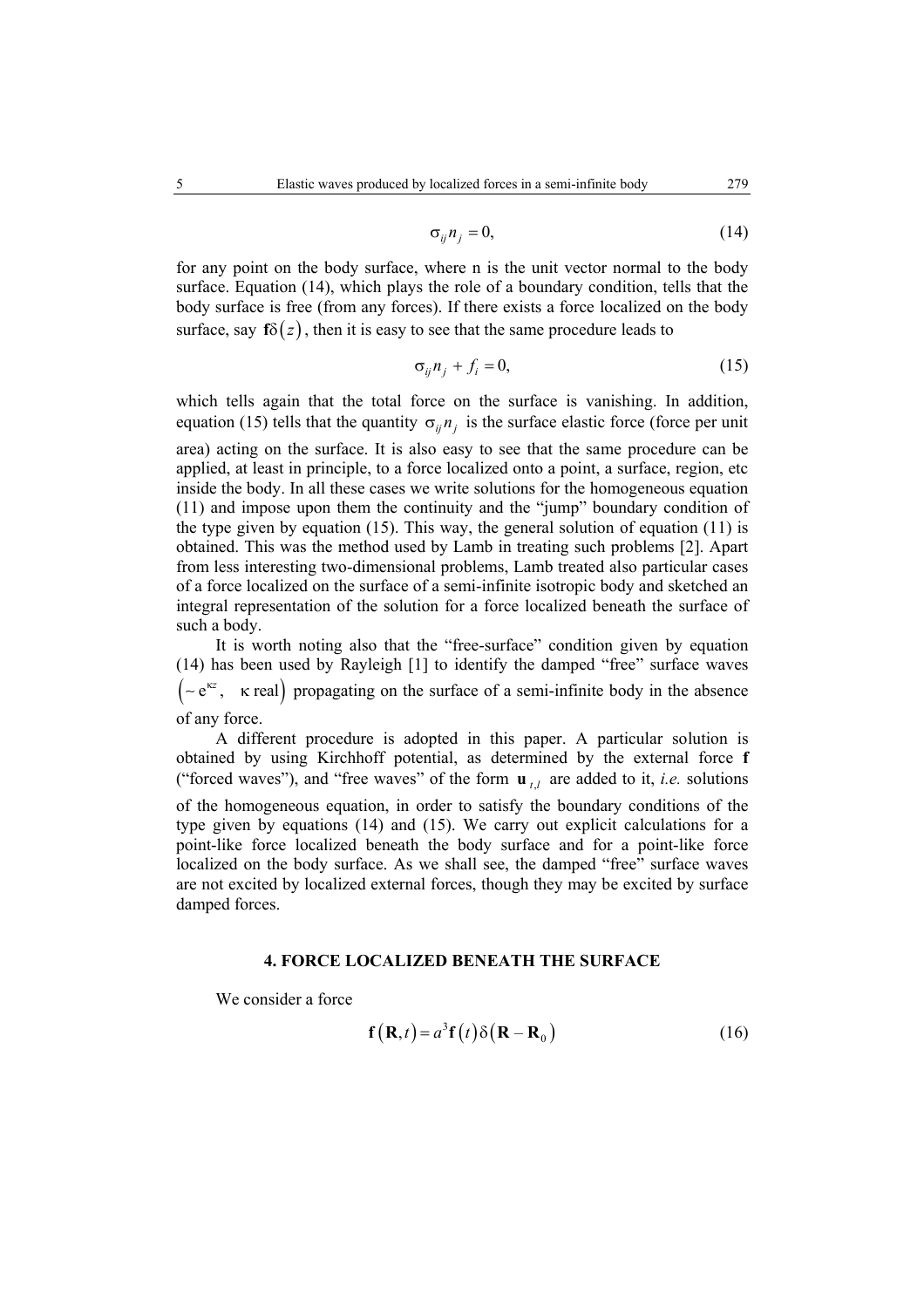280 B.F. Apostol 6

localized at depth *d* beneath the plane surface  $z = 0$  of a semi-infinite elastic body extending to the region  $z < 0$ , such as  $\mathbf{R}_0 = (0, 0, -d)$ . The characteristic length *a* is, much smaller than the relevant distances, is introduced on one hand for reasons of dimensionality and, on the other, for having a representation of the spatial extension of the "focus" onto which the force acts. In equation (16) the position vector is given by  $\mathbf{R} = (x, y, z) = (\mathbf{r}, z)$  and *t* denotes the time. The propagating spherical waves produced by this point-like force in an infinite body are well known (see for instance Ref. [9]). We derive here the waves produced by such a source in a semi-infinite body. We represent the displacement field as

$$
\mathbf{u} = (\mathbf{v}, u_3) \Theta(-z), \tag{17}
$$

where **v** is the in-plane component (parallel to the surface),  $u_3$  is the transverse component (perpendicular to the surface) and  $\theta(z) = 0$  for  $z < 0$ ,  $\theta(z) = 1$  for  $z > 0$ is the step function. We use Fourier transforms of the form

$$
\mathbf{v}(\mathbf{r}, z; t) = \sum_{\mathbf{k}} \int d\omega \mathbf{v}(\mathbf{k}, \omega; z) e^{i\mathbf{k}\mathbf{r} - i\omega t},
$$
 (18)

and a similar one for  $u_3(\mathbf{r}, z; t)$ , where **k** is the in-plane wavevector. Usually, we leave aside the arguments  $\mathbf{k}, \omega$ , while preserving explicitly the *z*-dependence of the functions  $\mathbf{v}(\mathbf{k}, \omega; z)$  and  $u_3(\mathbf{k}, \omega; z)$ . The divergence occurring in equation (9) can then be written as

$$
\operatorname{div} \mathbf{u} = \left( \operatorname{div} \mathbf{v} + \frac{\partial u_3}{\partial z} \right) \Theta(-z) - u_3(0) \delta(z), \tag{19}
$$

where we can see the occurrence of specific surface contributions associated with  $u_3(0) = u_3(z=0)$ .

We compute grad  $div$ **u** according to equations (18) and (19) and introduce it, together with the force given by equation (16), in equation (9). The intervening integrals reduce to the known integral [12]

$$
\int_{|z|}^{\infty} dx J_0 \left( k \sqrt{x^2 - z^2} \right) e^{i \omega x/c} = \frac{i}{\kappa} e^{i \kappa |z|},\tag{20}
$$

where  $J_0$  is the Bessel function of the first kind and zeroth order and

$$
\kappa = \sqrt{\frac{\omega^2}{v_t^2} - k^2}.
$$
 (21)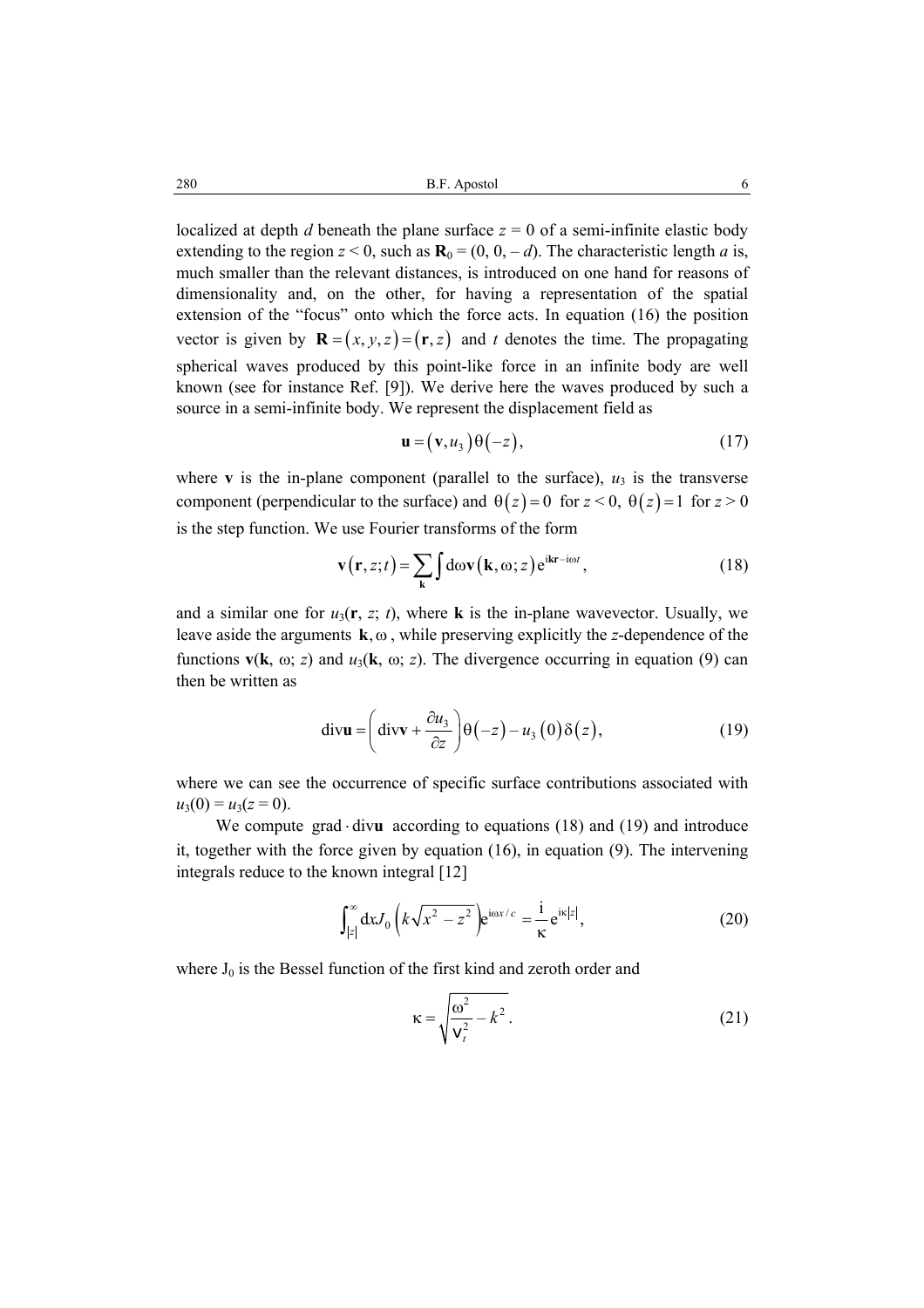In addition, we introduce the convenient notations  $v_1 = v k / k$ ,  $v_2 = v k / k$  and similar ones for  $f_{1,2}$ , where  $\mathbf{k}_{\perp}$  is a vector perpendicular to  $\mathbf{k}$ ,  $\mathbf{k}\mathbf{k}_{\perp} = 0$ , and of the same magnitude  $k$ . The force term in equation (9), which we denote by  $\bf{F}$ , can easily be evaluated. Its Fourier transform is given by

$$
\mathbf{F} = -\frac{a^3 \mathbf{f}}{2\mathbf{v}_i^2 \kappa} \sin \kappa \left| z + d \right|,\tag{22}
$$

where  $\kappa^2 = \omega^2 / v_r^2 - k^2 > 0$ . Applying the procedure described above we get straightforwardly from equation (9)

$$
\mathbf{v}_2 = F_2 = -\frac{a^3 f_2}{2\mathbf{v}_t^2 \kappa} \sin \kappa \left| z + d \right| \tag{23}
$$

and the set of coupled integral equations

$$
\mathbf{v}_{1} = -\frac{iqk^{2}}{2\kappa} \int_{0}^{0} dz' \mathbf{v}_{1}(z') e^{i\kappa|z-z'|} - \frac{qk}{2\kappa} \frac{\partial}{\partial z} \int_{0}^{0} dz' u_{3}(z') e^{i\kappa|z-z'|} + F_{1},
$$
  
\n
$$
u_{3} = -\frac{qk}{2\kappa} \frac{\partial}{\partial z} \int_{0}^{0} dz' u_{1}(z') e^{i\kappa|z-z'|} + \frac{i k}{2\kappa} \frac{\partial^{2}}{\partial z^{2}} \int_{0}^{0} dz' u_{3}(z') e^{i\kappa|z-z'|} + F_{3}.
$$
\n(24)

In deriving these equations it is worth noting the non-invertibility of the derivatives and the integrals, according to the identity

$$
\frac{\partial}{\partial z} \int_0 dz' f(z') \frac{\partial}{\partial z'} e^{i\kappa |z - z'|} = \kappa^2 \int_0 dz' f(z') e^{i\kappa |z - z'|} - 2i\kappa f(z)
$$
 (25)

for any function  $f(z)$ ,  $z > 0$ ; it is due to the discontinuity in the derivative of the function  $e^{ik|z-z'|}$  for  $z = z'$ . These equations imply the relationship

$$
u_3 = \frac{i}{k} \frac{\partial v_1}{\partial z} - \frac{i}{k} \frac{\partial F_1}{\partial z} - F_3.
$$
 (26)

Introducing  $\mathbf{u}_3$  from this equation into the first equation (24) and performing the integrations by parts, we get a single integral equation

$$
(1+q)\mathbf{v}_{1} = -\frac{i q \omega^{2}}{2 \mathbf{v}_{i}^{2} \kappa} \int_{0}^{0} dz' u_{1}(z') e^{i\kappa |z-z'|} + \frac{q}{2} \mathbf{v}_{1}(0) e^{-i\kappa z} + (1-q) F_{1} - \frac{i q \kappa}{2} \int_{0}^{0} dz' F_{1}(z') e^{i\kappa |z-z'|} + \frac{q}{2} F_{1}(0) e^{-i\kappa z} + \frac{q k}{2 \kappa} \frac{\partial}{\partial z} \int_{0}^{0} dz' F_{3}(z') e^{i\kappa |z-z'|}.
$$
 (27)

Taking the second derivative with respect to z in this equation we find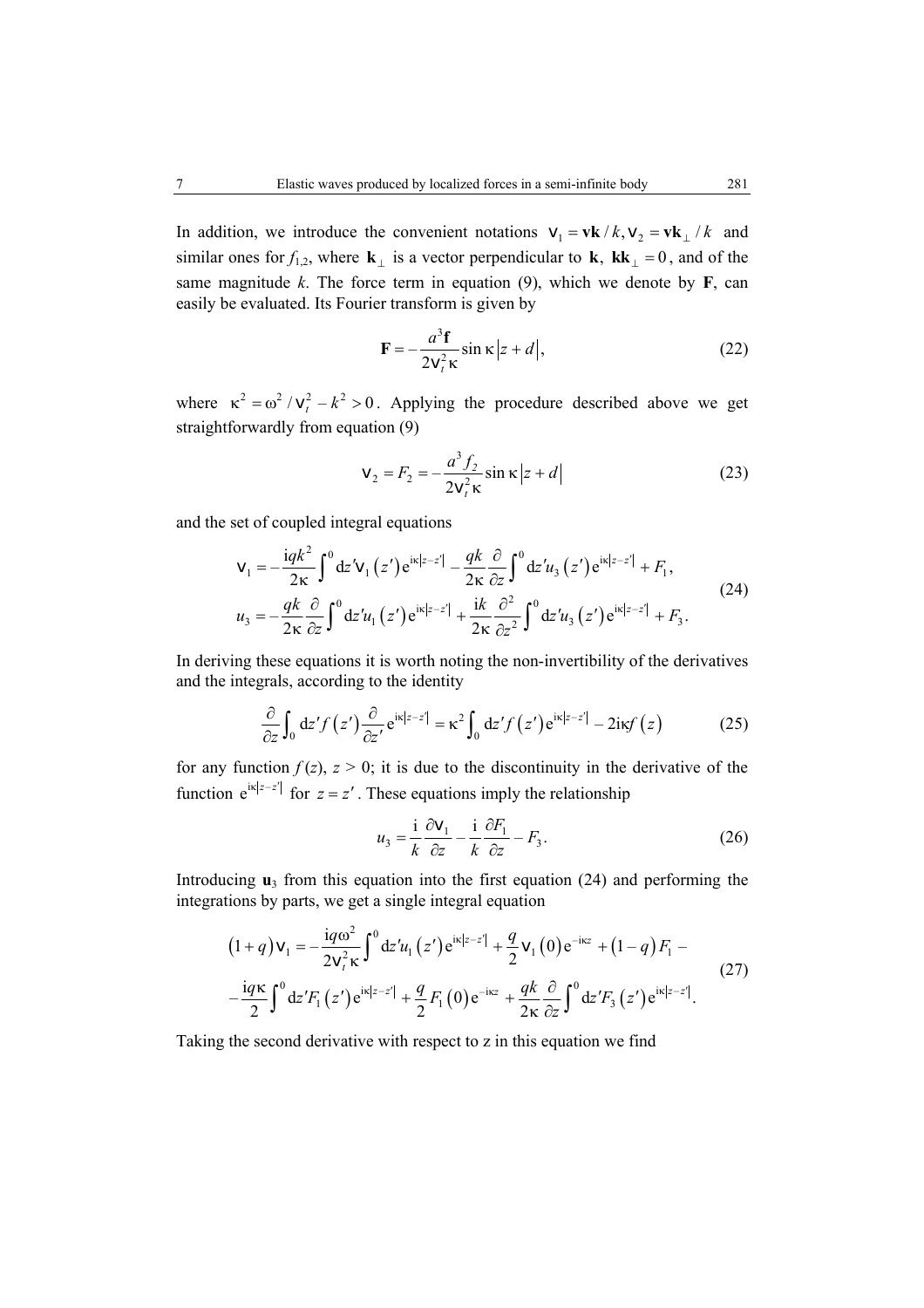$$
\frac{\partial^2 \mathbf{v}_1}{\partial z^2} + \kappa'^2 \mathbf{v}_1 = \frac{q}{1+q} \left( \kappa^2 F_1 + i \kappa \frac{\partial F_3}{\partial z} \right),\tag{28}
$$

where  $\kappa'^2 = \omega^2 / v_i^2 - k^2$ . Now, it is easy to get the solution for  $v_1$ . It is given by

$$
\mathbf{v}_1 = \frac{a^3}{2\omega^2} \Big[ \kappa f_1 \sin \kappa \, |z + d| + \mathrm{i} \kappa f_3 \, \mathrm{sgn} \left( z + d \right) \cos \kappa \left( z + d \right) \Big] \tag{29}
$$

and, by equations (22) and (26),

$$
u_3 = \frac{a^3 k}{2\omega^2 \kappa} \Big[ \kappa f_3 \sin \kappa \Big| z + d \Big| + i k f_1 \operatorname{sgn} \Big( z + d \Big) \cos \kappa \Big( z + d \Big) \Big]. \tag{30}
$$

We can see that all these solutions  $V_{1,2}$ ,  $u_3$  are stationary waves along the direction perpendicular to the surface, as generated by the stationary oscillating force given by equation (22). In addition, they are regular functions for  $\kappa \rightarrow 0$ , though  $v_2$ and *u*<sub>3</sub> may increase indefinitely for  $\kappa \to 0$ ,  $v_2 (\kappa \to 0)$ ,  $u_3 (\kappa \to 0)$  ∼  $|z+d|$ ; this increase indicates the transition to the damped regime. It is also worth noting the discontinuity occurring at  $z = -d$ .

It is interesting to note that the wavevectors **k** and κ in the localized force given by equation (16) are independent and real variables. Out of them, the equation of the elastic waves selects only those wavevectors which satisfy the condition  $\omega^2 = v_t^2 (k^2 + \kappa^2)$ , and assigns them to the allowed propagating waves. This is the mathematical mechanism through which extended elastic waves are generated by localized forces. Another observation is that, the above waves being stationary, the polarization is meaningless for them, although they are associated with the velocity  $v_t$  of the transverse elastic waves. On the other hand, we must notice that the solution of the homogeneous equation (28) is the "free" longitudinal wave propagating with the wavevector  $\kappa'$ , *i.e.* with the velocity  $v_l$  of the longitudinal waves, and similarly, the solution of the homogeneous wave equation (8) is the "free" transverse wave propagating with the wavevector κ and the velocity v*t*.

### **5. SURFACE DISPLACEMENT**

The displacement of the surface  $z = 0$ , as caused by the "forced waves" obtained above, can be computed by using the inverse Fourier transforms of  $v_{1,2}$  (**K**) and  $u_3$  (**K**) given by equations (23), (29) and (30), where  $\mathbf{K} = (\mathbf{k}, \kappa)$ . As usually, we leave aside for the moment the argument  $\omega$  in these expressions. It is worth noting that  $\kappa = \sqrt{\omega^2 / v_t^2 - k^2}$  is not an independent variable. The Fourier components of the force are given by  $f(K) = a^3 f e^{i\kappa d}$ . We choose an in-plane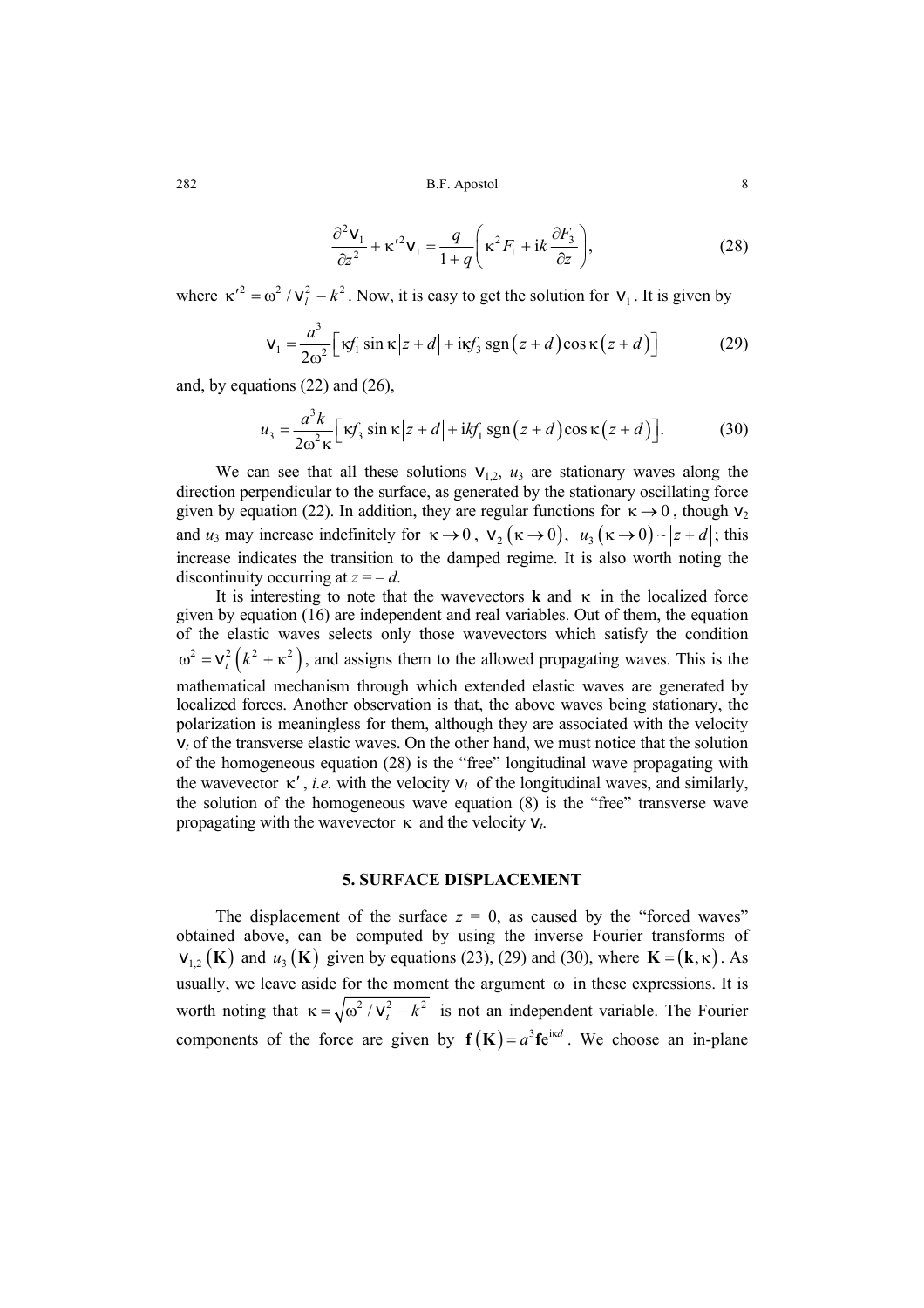reference frame with one axis oriented along the in-plane radius **r** (radial axis *r*) and another perpendicular to the former (tangential axis *t*). We denote by  $\alpha$  the angle between the force vector **f** and radius **r** so that the force vector can be written as  $(f \cos \alpha, f \sin \alpha, f_3)$ , where *f* denotes the in-plane (horizontal) force and  $f_3$ denotes the vertical force. We also denote by  $\varphi$  the angle between the in-plane wavevector **k** and radius **r**, such that  $\mathbf{k} = k(\cos \varphi, \sin \varphi)$  and  $\mathbf{k}_{\perp} = k(-\sin \varphi, \cos \varphi)$ . Then, we can compute easily the force projections  $f_{1,2,3}$  appearing in equations (23), (29) and (30). They are given by  $f = (f \cos(\alpha - \varphi), f \sin(\alpha - \varphi), f_3)$ . It is worth noting that on changing  $\mathbf{k} \to -\mathbf{k}$ , *i.e.*  $\varphi \to \pi + \varphi$ , the quantities  $f_{1,2}$  change sign, as they should do; similarly,  $f_3$ , being the projection of the force along the wavevector component  $\kappa$ , must change sign under the reversal of the direction of this component,  $\kappa \rightarrow -\kappa$ . Making use of the above notations and of  $\mathbf{v}(\mathbf{K}) = \mathbf{v}_1 \mathbf{k} / k + \mathbf{v}_2 \mathbf{k} / k$  we can obtain immediately the radial and tangential components of the displacement,  $v_r(K)$  and  $v_t(K)$ , respectively. However, it is worth noting that for a real displacement the Fourier transforms must satisfy the symmetry relationship  $\mathbf{v}^*(-\mathbf{K}) = \mathbf{v}(\mathbf{K})$ , and, similarly,  $\mathbf{u}_3^*(-\mathbf{K}) = \mathbf{u}_3(\mathbf{K})$ . Taking into account the change of sign of the force components  $f_{1,2,3}$  under this operation, we can see that a factor sgn ( $\pi - \varphi$ ) must be introduced, in general, wherever relevant, in order to get real displacements. The integrals with respect to angle ϕ in the Fourier transforms imply the Bessel functions  $J_{0,1}$ . Some of these integrals are collected in **Appendix**. The surface displacement can be written as

$$
\mathbf{v}_{r}(\mathbf{r}) = \frac{a^{3} f}{4\pi \omega^{2}} \left( I_{1} - \frac{1}{r} I_{2} \right) \cos \alpha - \frac{a^{3} f}{4\pi \mathbf{v}_{t}^{2} r} I_{3} \cos \alpha - \frac{a^{3} f_{3}}{4\pi \omega^{2}} I_{4},
$$
\n
$$
\mathbf{v}_{t}(\mathbf{r}) = \frac{a^{3} f}{4\pi \omega^{2} r} I_{2} \sin \alpha - \frac{a^{3} f}{4\pi \mathbf{v}_{t}^{2}} \left( I_{5} - \frac{1}{r} I_{3} \right) \sin \alpha,
$$
\n
$$
u_{3}(\mathbf{r}) = \frac{a^{3} f_{3}}{4\pi \omega^{2}} I_{6} - \frac{a^{3} f}{4\pi \omega^{2}} I_{4} \cos \alpha,
$$
\n(31)

where

$$
I_1 = \int_0^{\omega/v_t} dk \kappa k \sin \kappa d \cdot J_0 \left( kr \right), \quad I_2 = \int_0^{\omega/v_t} dk \kappa \sin \kappa d \cdot J_1 \left( kr \right),
$$
  
\n
$$
I_3 = \int_0^{\omega/v_t} dk \frac{1}{\kappa} \sin \kappa d \cdot J_1 \left( kr \right), \quad I_4 = \int_0^{\omega/v_t} dk^2 \cos \kappa d \cdot J_1 \left( kr \right), \quad (32)
$$
  
\n
$$
I_5 = \int_0^{\omega/v_t} dk \frac{k}{\kappa} \sin \kappa d \cdot J_0 \left( kr \right), \quad I_6 = \int_0^{\omega/v_t} dk \frac{k^3}{\kappa} \sin \kappa d \cdot J_0 \left( kr \right).
$$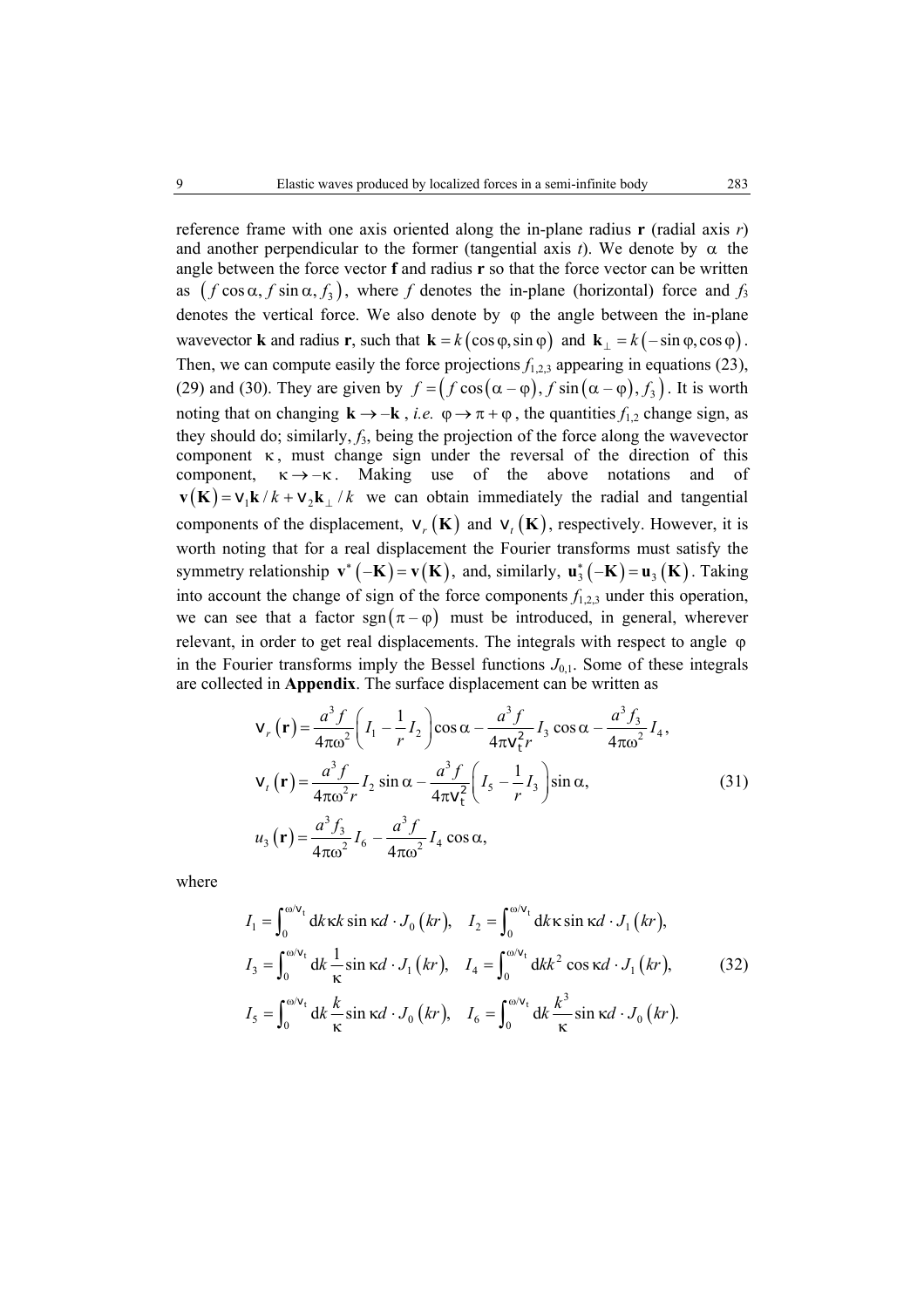284 B.F. Apostol 10

We estimate these integrals in the fast oscillating limit  $\omega r / v_t$ ,  $\omega d / v_t \gg 1$ . In this case, the main contribution comes from  $k \sim 0$  and extends over a range  $\Delta k \sim 1/r$  for  $r \gg d$  or  $\Delta k \sim 1/d$  for  $d \gg r$ . The leading contributions for  $r \gg d$ are given by

$$
\mathbf{v}_r(\mathbf{r}) \sim \frac{a^3 f}{\omega \mathbf{v}_r r^2} \cos \alpha, \quad \mathbf{v}_t(\mathbf{r}) \sim \frac{a^3 f}{\omega \mathbf{v}_r r^2} \sin \alpha, \quad u_3(\mathbf{r}) \sim \frac{a^3 f}{\omega^2 r^3} \cos \alpha, \tag{33}
$$

where oscillating factors of the form  $\sin \omega d / v_t$ ,  $\cos \omega d / v_t$  are left aside. We can see the directional character of the surface displacement (through angle  $\alpha$ ) and the vertical component (*u*<sub>3</sub>) which is much smaller (by a factor  $\omega r / v_t$ ) than the horizontal components. We shall see that the directional character as given in equation (33) for the "forced waves" is amended by the contribution of the "free waves". It is also worth noting that the leading contribution to the vertical displacement is caused by the in-plane force  $f$ , and, in general, the vertical component of the force brings a smaller contribution. This is due to the stationary character of the waves along the vertical direction.

Let us assume now a force derived from a localized pressure *p*. The force components are then given by  $f_1 = i p k / \rho$ ,  $f_2 = 0$  and  $f_3 = (i p \kappa / \rho) e^{i \kappa d}$ . In computing the Fourier transforms of the surface displacement we must take care again of the general symmetry relations  $\mathbf{v}^*(-\mathbf{K}) = \mathbf{v}(\mathbf{K})$  and  $\mathbf{u}_3^*(-\mathbf{K}) = \mathbf{u}_3(\mathbf{K})$ . We get

$$
\mathbf{v}_r(r) \sim \frac{a^3 p}{4\pi \omega^2 \rho} \int_0^{\omega/v_t} dk \kappa k^2 \sin \kappa d (1 - \cos \kappa d) J_1(kr),
$$
  

$$
\mathbf{v}_r(r) \sim \frac{a^3 p}{2\pi^2 \omega^2 \rho r} \int_0^{\omega/v_t} dk \kappa k \cos^2 \kappa d \sin (\kappa r),
$$
(34)  

$$
\mathbf{v}_r(r) \sim \frac{a^3 p}{4\pi \omega^2 \rho} \int_0^{\omega/v_t} dk \kappa k^3 (\sin^2 \kappa d + \cos \kappa d) J_0(kr).
$$

In the same limit  $\omega r / v_t \gg \omega d / v_t \gg 1$  the leading contributions to the above displacements are given by

$$
v_r(r), v_t(r) \sim \frac{a^3 p}{\omega v_t \rho r^3}, u_3(r) \sim \frac{a^3 p}{\omega^2 \rho r^4}.
$$
 (35)

We can see that the displacements produced by pressure fall off faster with distance than the corresponding displacements caused by a force (equation (33)).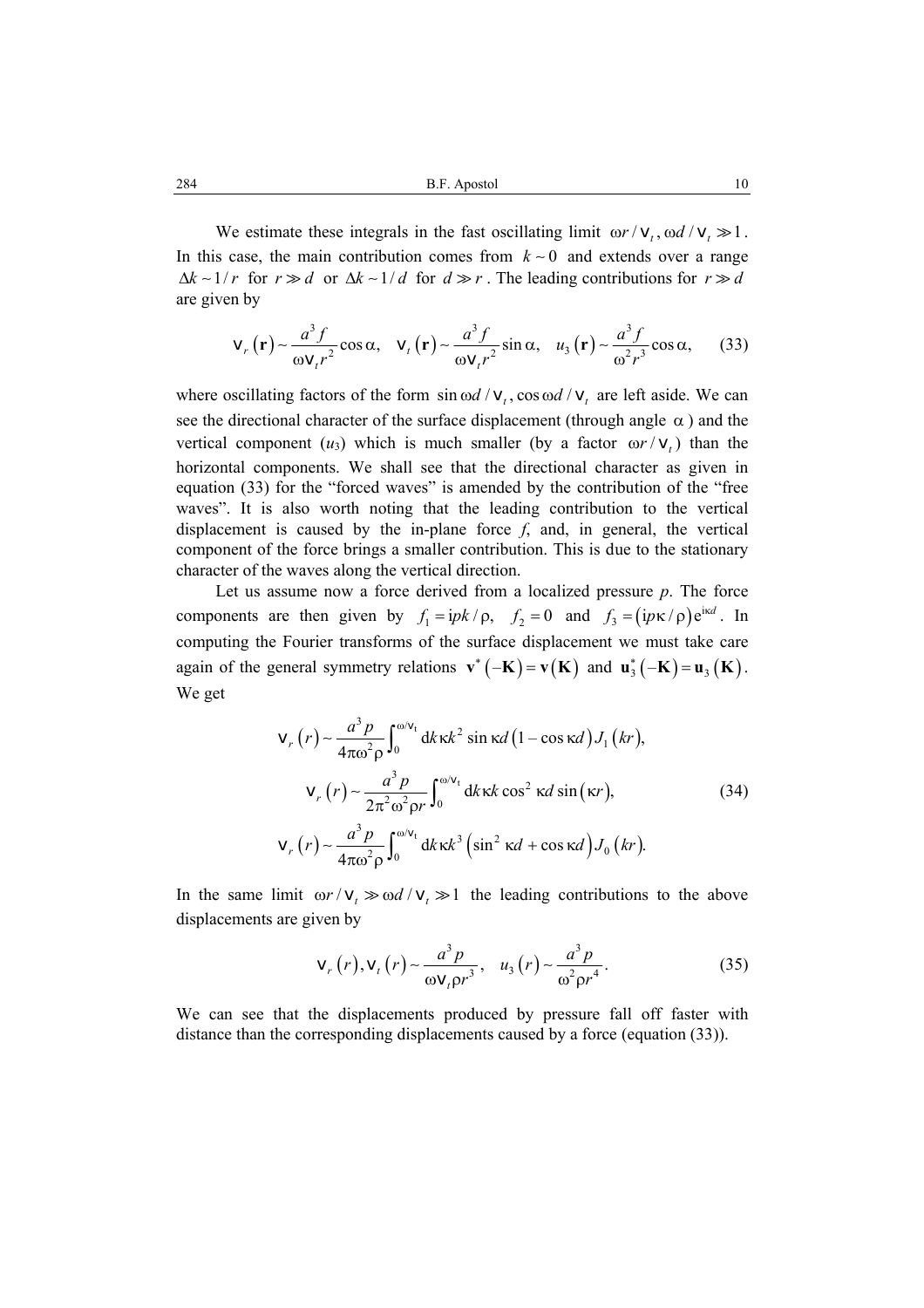### **6. FORCE EXERTED ON THE SURFACE**

We are interested now in the force exerted on the surface  $z = 0$  by the "forced" waves" produced beneath the surface. As shown above, the force exerted by a displacement field **u** per unit area of a surface with unit normal **n** is given (in our notations) by  $\rho f_i^s = \sigma_{ij} n_j$ , where  $\sigma_{ij} = \lambda u_{li} \delta_{ij} + 2\mu u_{ij}$  is the stress tensor and  $u_{ii} = (1/2)(\partial u_i / \partial x_i + \partial u_i / \partial x_i)$  is the strain tensor. Using the reference frame defined by  $\mathbf{k}, \mathbf{k}_{\perp}$  and *z* we get

$$
f_1^s (\mathbf{k}, \omega) = \frac{a^3 \mathbf{v}_t^2 \kappa}{\omega^2} (\kappa f_1 \cos \kappa d - i k f_3 \sin \kappa d),
$$
  
\n
$$
f_2^s (\mathbf{k}, \omega) = -a^3 f_2 \cos \kappa d,
$$
  
\n
$$
f_3^s (\mathbf{k}, \omega) = \frac{a^3 \mathbf{v}_t^2 k}{\omega^2} (k f_3 \cos \kappa d - i \kappa f_1 \sin \kappa d).
$$
\n(36)

We note that the dilatation vanishes,  $v_{11} + v_{22} + u_{33} = 0$ , in accordance with the fact that these solutions, given by equations (23), (29) and (30), are constructed from transverse waves.

We compute the inverse Fourier transforms of these forces with respect to the wavector **k** according to the procedure described above for the surface displacement. The asymptotic expressions ( $\omega r / v_t \gg \omega d / v_t \gg 1$ ) are given by

$$
f_r^s(\mathbf{r}) \sim \frac{a^3 f}{r^2} \cos \alpha, \quad f_t^s(\mathbf{r}) \sim \frac{a^3 f}{r^2} \sin \alpha, \quad f_3^s(\mathbf{r}) \sim \frac{a^3 f \mathbf{v}_t}{\omega r^3} \cos \alpha; \tag{37}
$$

they are similar with the surface displacements given by equation (33), except for an additional factor ω. In the same manner we can compute the force exerted on the surface by a localized pressure.

### **7. GENERAL SOLUTION**

The general solution of the problem is obtained by adding to the particular solution given by equations (23), (29) and (30) the solutions of the homogeneous equations (8) and (28). These are given by a transverse wave

$$
\mathbf{u}_t = \left(A_1, A_2, -\frac{k}{\kappa} A_1\right) e^{i\kappa z}
$$
 (38)

and a longitudinal wave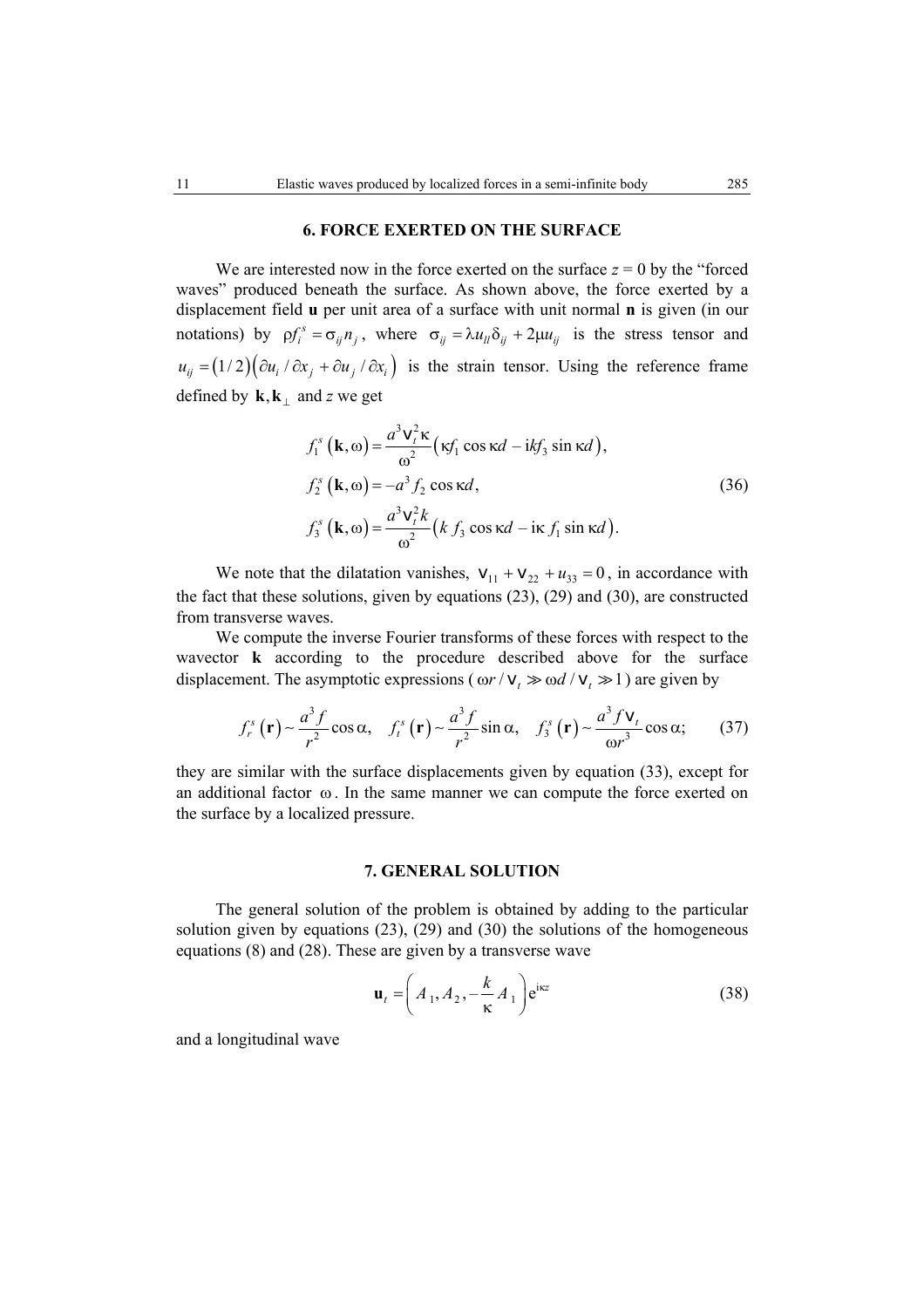$$
\mathbf{u}_{l} = \left(B, 0, \frac{\kappa'}{k} B\right) e^{i\kappa' z},\tag{39}
$$

where the constants  $A_{1,2}$ ,  $B$  are determined from the condition of a vanishing total surface force, in accordance with equation (14). On equations (38) and (39) one can check the transversality condition div $\mathbf{u}_t = 0$  and the condition curl $\mathbf{u}_l = 0$  for longitudinal waves. The "free waves" solutions given by equations (38) and (39) are written in the referenec frame defined by  $\mathbf{k}, \mathbf{k}_{\perp}$  and *z*.

We compute the surface force  $\rho f_i^{0s} = \lambda u_{il}^0 \delta_{i3} + 2\mu u_{i3}^0$ , where  $\mathbf{u}^0 = \mathbf{u}_t + \mathbf{u}_l$ , and impose the condition

$$
f_i^{0s} + f_i^s = 0,
$$
\n(40)

where  $f_i^s$ , given by equations (36), correspond to the surface force generated by the particular solution ("forced waves"). It is worth noting here that equation (40) holds for any point on the surface  $z = 0$ , *i.e.* it is multiplied in fact by the factor  $e^{ikr}$ with the same in-plane wavevector **k**. Since  $\omega$  is the same for both the particular solution and the "free waves", and  $\omega^2 = v_t^2 ( \kappa^2 + k^2 )$ ,  $\omega^2 = v_t^2 ( \kappa^2 + k^2 )$  in both cases, it follows that  $\kappa, \kappa'$  are the same, *i.e.* they are real variables, as corresponding to localized external forces. Consequently, the "free waves" are propagating waves. Damped "free" surface waves (*i.e.* waves with κ, κ' purely imaginary) can be excited by damped external forces [13].

Condition (40) leads to

$$
A_2 = \frac{a^3 f_2}{\mathbf{v}_t^2 \kappa} \cos \kappa d \tag{41}
$$

and the system of equations

$$
\left(\kappa^2 - k^2\right) A_1 + 2\kappa\kappa' B = \frac{a^3 \kappa^2}{\omega^2} \left(k f_3 \sin \kappa d + i\kappa f_1 \cos \kappa d\right),
$$
  
\n
$$
2k^2 A_1 - \left(\kappa^2 - k^2\right) B = -\frac{a^3 k^2}{\omega^2} \left(\kappa f_1 \sin \kappa d + i\kappa f_3 \cos \kappa d\right),
$$
\n(42)

whose solution can be written as

$$
A_1 = -\frac{4\kappa\kappa'k^2}{\Delta} \mathbf{v}_1 + \frac{2\kappa^3(\kappa^2 - k^2)}{k\Delta} u_3,
$$
  
\n
$$
B = \frac{4\kappa^3k}{\Delta} u_3 + \frac{2k^2(\kappa^2 - k^2)}{\Delta} \mathbf{v}_1,
$$
\n(43)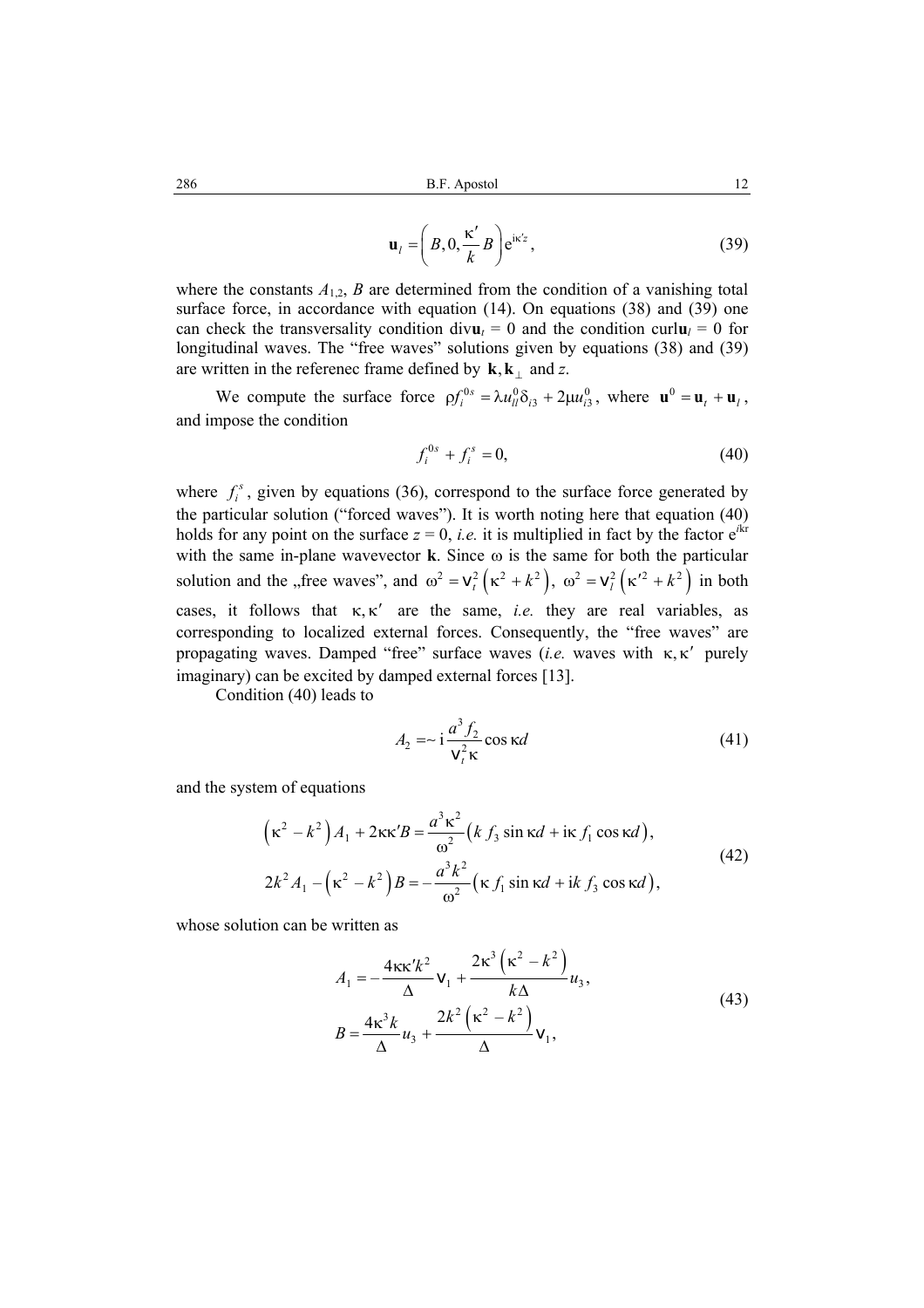where  $\Delta = (\kappa^2 - k^2)^2 + 4\kappa\kappa' k^2$ . Incidentally, we note here that  $\Delta = 0$  for  $\kappa \rightarrow i\kappa$ and  $\kappa' \rightarrow i\kappa'$  gives the dispersion relation  $\omega(k)$  for the Rayleigh surface waves. The surface displacements brought about by the "free waves" are given by  $\mathbf{v}_1^0 = A_1 + B$ ,  $\mathbf{v}_2^0 = A_2$  and  $u_3^0 = -\frac{k}{\kappa}A_1 + \frac{\kappa'}{k}B$  $=-\frac{k}{4}A_{1}+\frac{\kappa^{\prime}}{4}$ κ . We compute their inverse Fourier transforms by the same procedure as that described in **Section 5**. Under the same conditions as those employed in this **Section** we get the asymptotic behaviour

$$
v_r^{tot}(\mathbf{r}) \sim \frac{a^3 f}{\omega v_r r^2} \cos \alpha, \quad \frac{a^3 f}{\omega v_r r^2} \sin \alpha,
$$
  

$$
v_r^{tot}(\mathbf{r}) \sim \frac{a^3 f}{\omega v_r r^2} \sin \alpha, \quad \frac{a^3 f}{\omega v_r r^2} \cos \alpha,
$$
 (44)  

$$
u_3^{tot}(\mathbf{r}) \sim (1 - v_t / v_1) \frac{a^3 f}{\omega r^3} \cos \alpha, \quad \frac{a^3 v_t f}{\omega^2 v_r r^3} \sin \alpha
$$

for the total displacement  $\mathbf{u}^{\text{tot}} = \mathbf{u}^0 + \mathbf{u}$ . We can see that the "free waves" do not change the *r*-dependence, but introduce an additional directional character. In addition, the vertical displacement is affected by factors depending on  $v_t / v_l$ . A similar conclusion (except for the directional character) holds for a force derived from pressure.

### **8. FORCE LOCALIZED ON THE SURFACE**

We consider a semi-infinite isotropic elastic body extending over the region *z* > 0 and assume a localized force

$$
\mathbf{f}(\mathbf{R},t) = a \sum_{\mathbf{k}} \int d\omega \mathbf{f}(\mathbf{k},\omega) e^{i\mathbf{k}\mathbf{r}-i\omega t} \delta(z)
$$
 (45)

acting on the body plane surface  $z = 0$ , where *a* is a characteristic length,  $\mathbf{R} = (\mathbf{r}, z)$ and **k** is the in-plane wavevector. This is a generalization of one of Lamb's problems [2].

We represent the displacement field as

$$
\mathbf{u} = (\mathbf{v}, u_3) \Theta(z), \tag{46}
$$

where **v** is the in-plane component (parallel to the surface),  $u_3$  is the transverse component (perpendicular to the surface) and  $\theta(z) = 0$  for  $z < 0$ ,  $\theta(z) = 1$  for  $z > 0$ is the step function. The divergence occurring in equation (9) can then be written as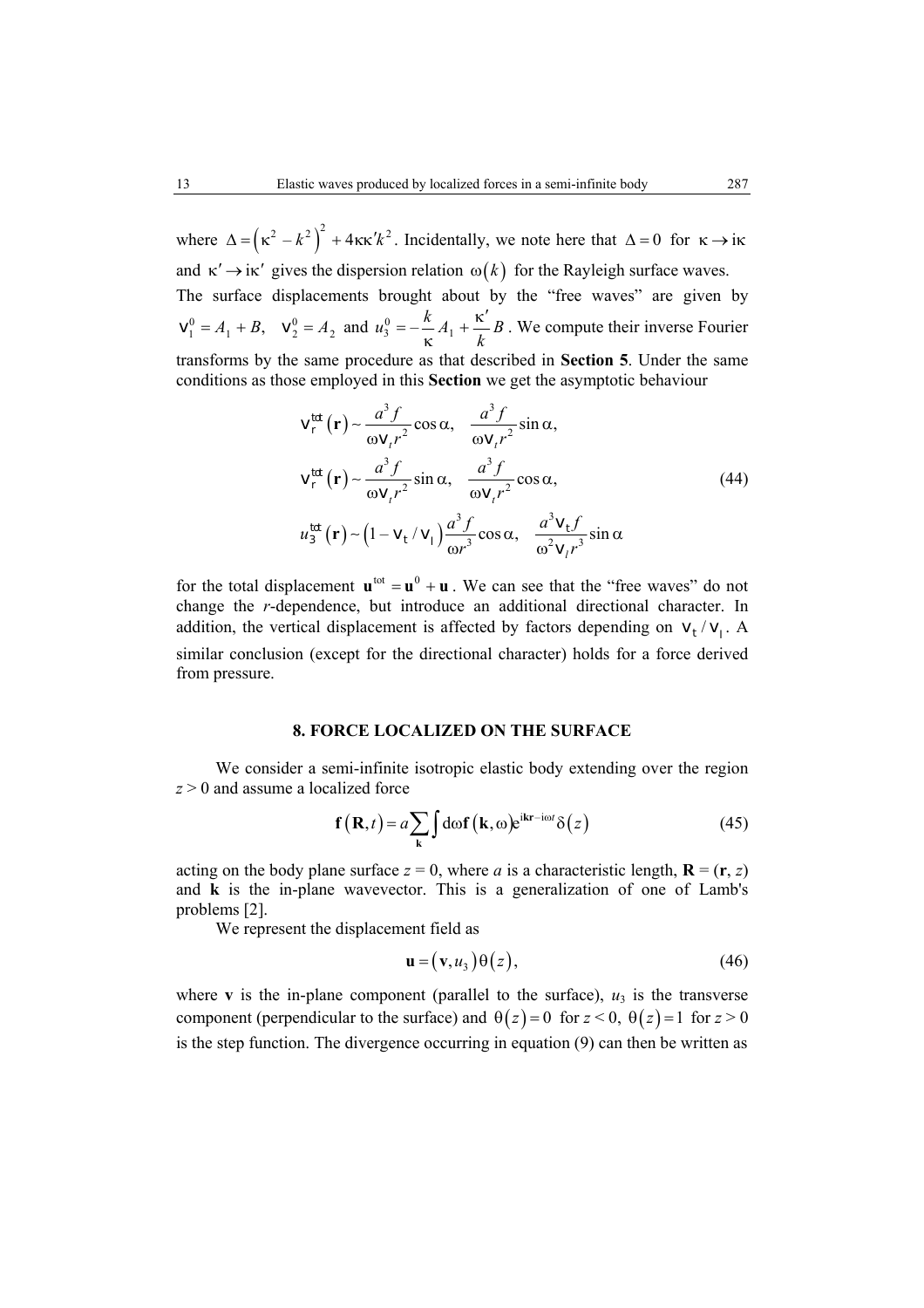$$
\operatorname{div} \mathbf{u} = \left( \operatorname{div} \mathbf{v} + \frac{\partial u_3}{\partial z} \right) \Theta(z) + u_3(0) \delta(z), \tag{47}
$$

where we can see the occurrence of specific surface contributions associated with  $u_3(0) = u_3(z=0)$ . As before, we use a Fourier transform of the form

$$
\mathbf{v}(\mathbf{r}, z; t) = \sum_{\mathbf{k}} \int d\omega \mathbf{v}(\mathbf{k}, \omega; z) e^{i\mathbf{k}\mathbf{r} - i\omega t},
$$
 (48)

and a similar one for  $u_3(\mathbf{r}, z; t)$ . Usually, we leave aside the arguments  $\mathbf{k}, \omega$ , while preserving explicitly the *z*-dependence of the functions  $\mathbf{v}(\mathbf{k}, \omega; z)$  and  $u_3$  (**k**,  $\omega$ , z). We compute grad⋅divu according to equations (47) and (48) and introduce it, together with the force given by equation (45), in equation (9). As for a force localized beneath the surface, the intervening integrals reduce to the known integral [12]

$$
\int_{|z|}^{\infty} dx J_0 \left( k \sqrt{x^2 - z^2} \right) e^{i \omega x/c} = \frac{i}{\kappa} e^{i \kappa |z|},\tag{49}
$$

where

$$
\kappa = \sqrt{\frac{\omega^2}{v_t^2} - k^2}.
$$
\n(50)

We use also the same convenient notations  $v_1 = v k / k$ ,  $v_2 = v k / k$ , and similar ones for  $f_{1,2}$ , where  $\mathbf{k}_{\perp}$  is a vector perpendicular to  $\mathbf{k}, \mathbf{k}\mathbf{k}_{\perp} = 0$ , and of the same magnitude *k*. Then, equation (9) reduces to

$$
v_2 = \frac{iaf_2}{2v_t^2 \kappa} e^{ikz}
$$
 (51)

and to a set of two coupled integral equations which read

$$
\mathbf{v}_{1} = -\frac{iqk^{2}}{2\kappa} \int_{0} dz' \mathbf{v}_{1}(z') e^{i\kappa|z-z'|} - \frac{qk}{2\kappa} \frac{\partial}{\partial z} \int_{0} dz' u_{3}(z') e^{i\kappa|z-z'|} + \frac{i q f_{1}}{2v_{\tau}^{2} \kappa} e^{i\kappa z}
$$
(52)

and

$$
u_3 = -\frac{qk}{2\kappa} \frac{\partial}{\partial z} \int_0 dz' \mathbf{v}_1(z') e^{i\kappa |z - z'|} + \frac{iq}{2\kappa} \frac{\partial^2}{\partial z^2} \int_0 dz' u_3(z') e^{i\kappa |z - z'|} + + \frac{i q f_3}{2 \mathbf{v}_t^2 \kappa} e^{i\kappa z}.
$$
 (53)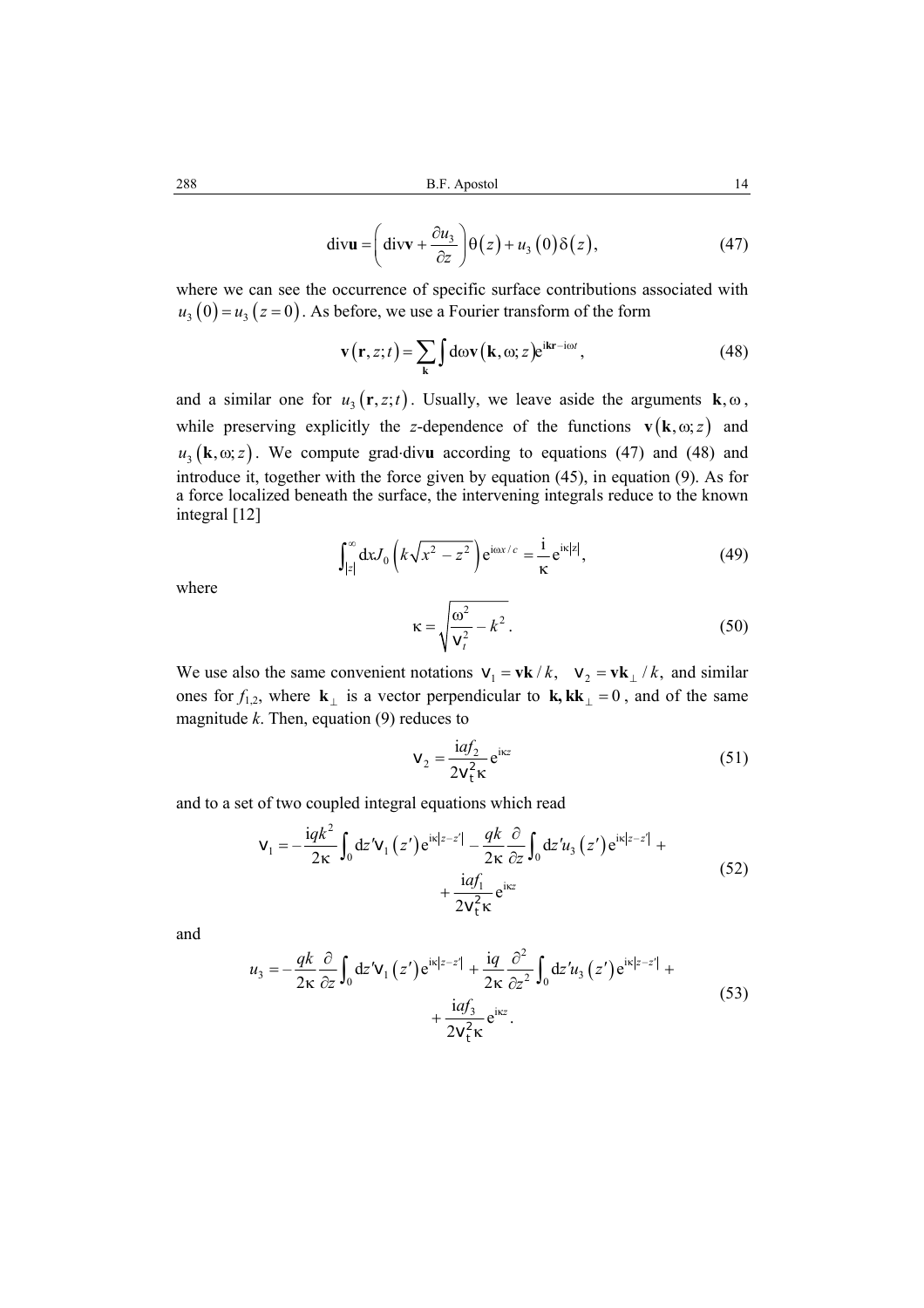We note here again that in deriving these equations it is worth observing the noninvertibility of the derivatives and the integrals, according to the identity

$$
\frac{\partial}{\partial z} \int_0 dz' f(z') \frac{\partial}{\partial z'} e^{i\kappa |z-z'|} = \kappa^2 \int_0 dz' f(z') e^{i\kappa |z-z'|} - 2i\kappa f(z)
$$
(54)

for any function  $f(z)$ ,  $z > 0$ ; it is due to the discontinuity in the derivative of the function  $e^{ik|z-z'|}$  for  $z = z'$ . From equations (52) and (53) we get easily

$$
u_3 = -\frac{\mathrm{i}}{k} \frac{\partial \mathbf{v}_1}{\partial z} - \frac{\mathrm{i}a(\kappa f_1 - k f_3)}{2\mathbf{v}_t^2 \kappa k} e^{\mathrm{i} \kappa z}.
$$
 (55)

Equation (51) gives the transverse wave  $v_2$  (for  $\kappa$  real) propagating with the velocity  $v_t$ , according to equation (50). Its polarization is normal to the plane of propagation (the plane determined by the vectors **k** and κ). This wave is usually known as the *s*-wave in the theory of electromagnetism (from the German word "senkrecht" which means "perpendicular"). From equation (51) we can see that the *s*-wave becomes singular for  $\kappa = 0$ .

We pass now to the system of coupled equations (52) and (53), and the relationship given by equation (55). We introduce  $u_3$  from equation (55) into equation (52) and get

$$
(1+q)\mathbf{v}_1 = -\frac{\mathbf{i}q\omega^2}{2\mathbf{v}_t^2\kappa} \int_0^1 dz' \mathbf{v}_1(z') e^{\mathbf{i}\kappa |z-z'|} +
$$
  
+ 
$$
\frac{\mathbf{i}aq}{4\mathbf{v}_t^2\kappa^2} (\kappa f_1 - k f_3) \frac{\partial}{\partial z} \int_0^1 dz' e^{\mathbf{i}\kappa z'} e^{\mathbf{i}\kappa |z-z'|} + \frac{1}{2} \left[ \frac{\mathbf{i}af_1}{\mathbf{v}_t^2\kappa} + q \mathbf{v}_1(0) \right] e^{\mathbf{i}\kappa z}.
$$
 (56)

This equation can easily be solved by taking the second derivative with respect to *z* and using the non-invertibility equation (54). We get

$$
\frac{\partial^2 \mathbf{v}_1}{\partial z^2} + \kappa'^2 \mathbf{v}_1 = -\frac{i a q}{2 \mathbf{v}_t^2 (1+q)} (\kappa f_1 - k f_3) e^{i \kappa z}, \tag{57}
$$

where

$$
\kappa' = \sqrt{\frac{\omega^2}{v_l^2} - k^2} \tag{58}
$$

For a longitudinal force  $\kappa f_1 - k f_2 = 0$  we obtain from equation (57) longitudinal waves propagating with wavevector  $\kappa'$  (for  $\kappa'$  real) and with the velocity  $\mathbf{v}_i$ . For a general force, equation (57) has the particular solution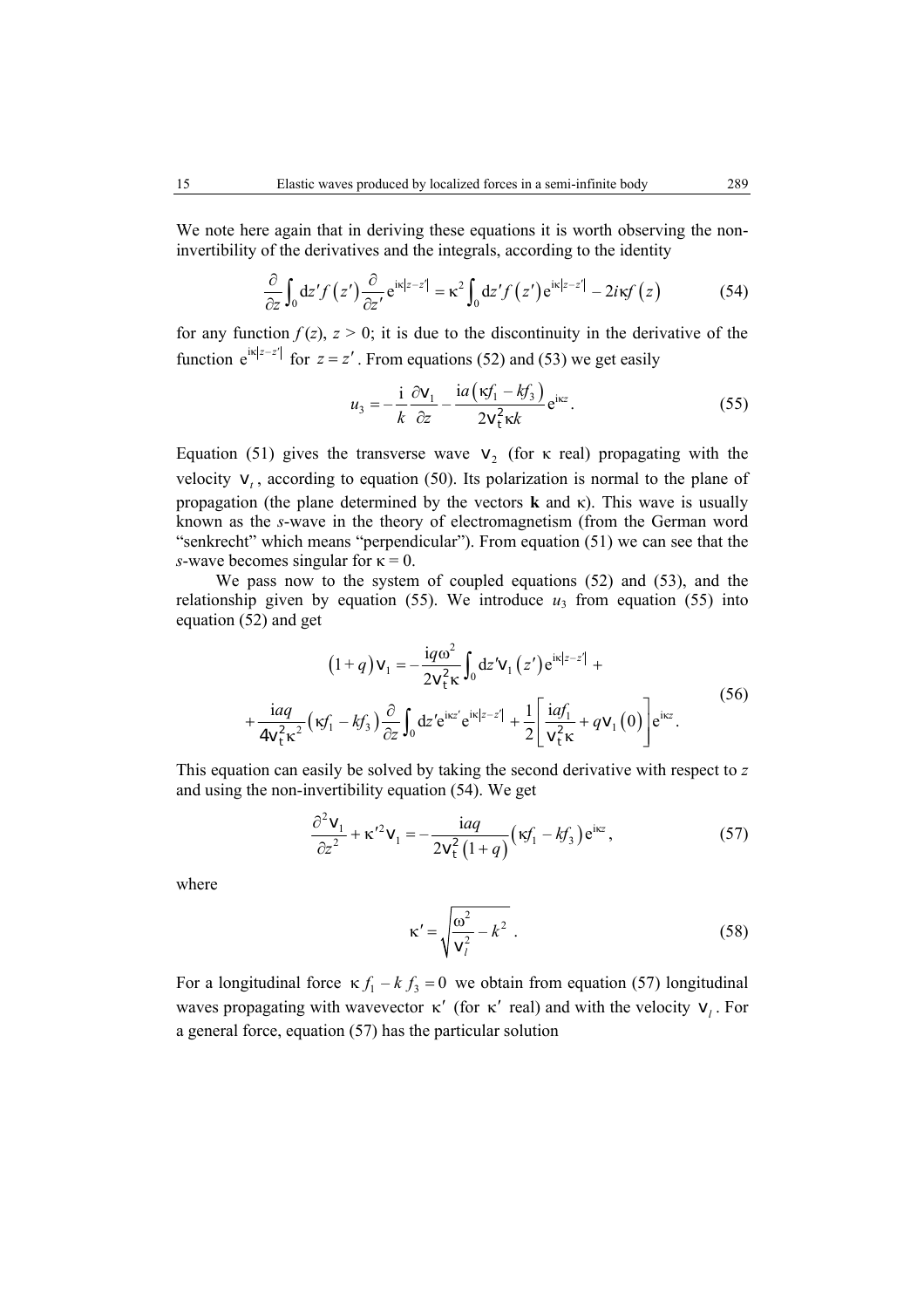$$
\mathbf{V}_1 = \frac{\mathrm{i}a}{2\omega^2} \left( \kappa f_1 - k f_3 \right) e^{\mathrm{i} \kappa z} \tag{59}
$$

and

$$
u_3 = \frac{\mathrm{i}ak}{2\omega^2 \kappa} \left(\kappa f_1 - k f_3\right) e^{\mathrm{i}kz}.\tag{60}
$$

We can see that  $v_1$  and  $u_3$  given above correspond to a transverse wave,  $kv_1 + \kappa u_3 = 0$ , whose polarization lies in the plane of propagation. This is called the *p*-wave, where *p* stands for "parallel". We can see also that  $v_1$  is a regular function, while  $u_3$  may exhibit the same singularity as  $v_2$  does for  $\kappa = 0$ .

## **9. SURFACE DISPLACEMENT CAUSED BY A FORCE LOCALIZED ON THE SURFACE**

The displacement of the surface  $z = 0$  can be computed by using the inverse Fourier transforms of  $v_{12}$  (**K**) and  $u_3$  (**K**) given by equations (51), (59) and (60), where  $\mathbf{K} = (\mathbf{k}, \kappa)$ . As usually, we leave aside for the moment the argument  $\omega$  in these expressions. It is worth noting that  $\kappa = \sqrt{\omega^2 / v_r^2 - k^2}$  is not an independent variable. First, we consider a δ-type force localized on the surface,  $f(R) = ab^2 f \delta(r) \delta(z)$ , where f is a constant vector and *b* is a characteristic localization length on the surface. Again, this is another generalization of one of Lamb's problems [2]. The Fourier components  $f(K) = ab^2f$  of this force do not depend on **K** (but they may have an  $\omega$ -dependence). As before, we choose an in-plane reference frame with one axis oriented along the in-plane radius **r** (radial axis *r*) and another perpendicular to the former (tangential axis *t*). We denote by  $\alpha$ the angle between the force vector **f** and radius **r**. Then, the force vector can be written as  $f = (f \cos \alpha, f \sin \alpha, f_{v})$ , where f denotes the in-plane (horizontal) force and  $f<sub>v</sub>$  denotes the vertical force. Similarly, we denote by  $\varphi$  the angle between the in-plane wavevector **k** and radius **r**, such that  $\mathbf{k} = k(\cos \varphi, \sin \varphi)$  and  $\mathbf{k}_{\perp} = k(-\sin \varphi, \cos \varphi)$ . Then, the force projections  $f_{1,2,3}$  entering equations (51), (59) and (60) can be written as

$$
f_1 = b^2 f \cos(\alpha - \varphi), \quad f_2 = b^2 f \sin(\alpha - \varphi), \quad f_3 = b^2 f_v.
$$
 (61)

It is worth noting that on changing  $\mathbf{k} \rightarrow -\mathbf{k}$ , *i.e.*  $\varphi \rightarrow \pi + \varphi$ , the quantities  $f_{1,2}$ change sign, as they should do; similarly, *f*3, being the projection of the force along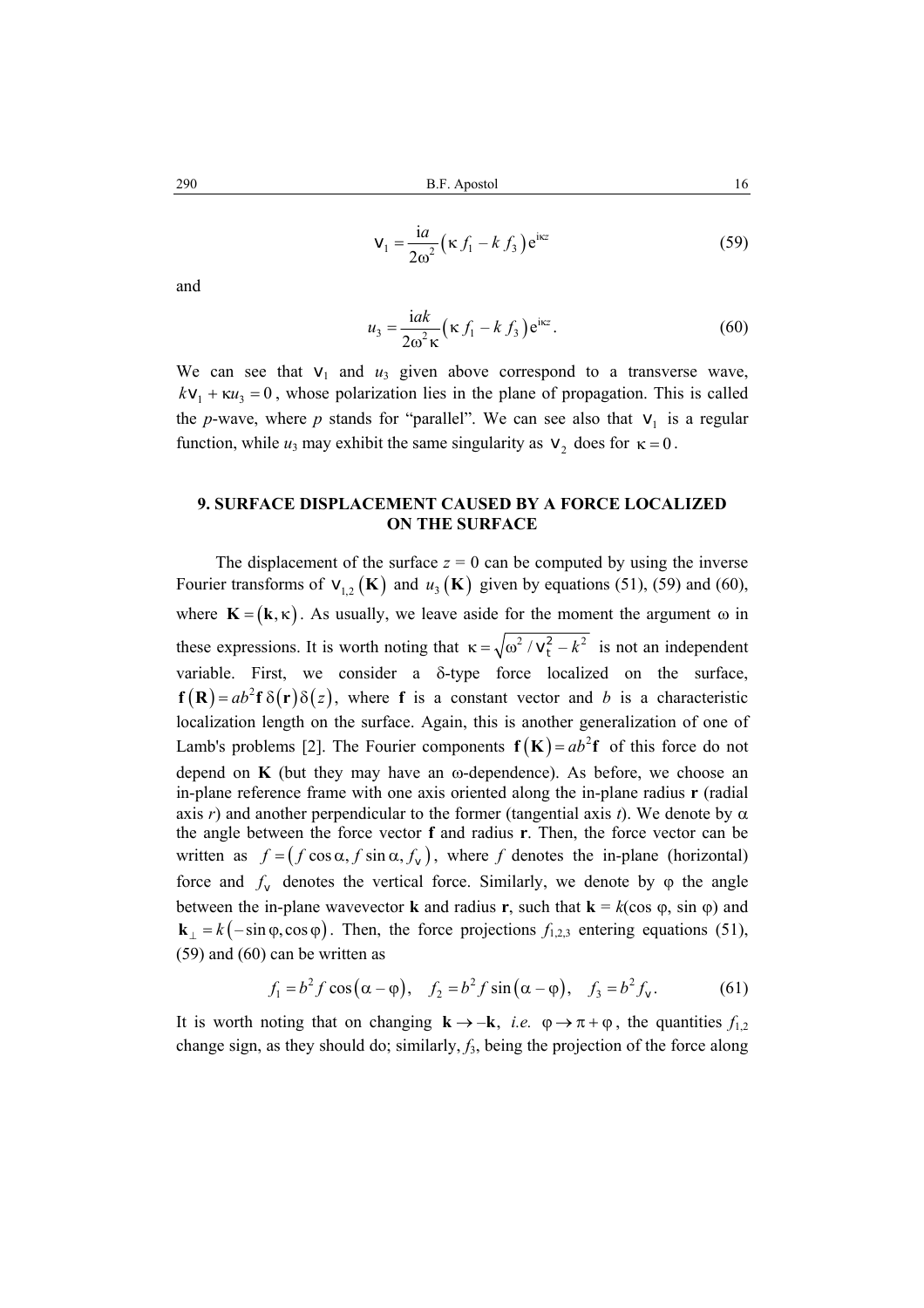the wavevector component  $\kappa$ , must change sign under the reversal of the direction of this component,  $\kappa \rightarrow -\kappa$ . Making use of the above notations and of  $\mathbf{v}(\mathbf{K}) = \mathbf{v}_2 \mathbf{k} / k + \mathbf{v}_2 \mathbf{k} / k$  we can obtain immediately the radial and tangential components of the displacement,  $v_r(K)$  and  $v_t(K)$ , respectively. However, it is worth noting that for a real displacement the Fourier transforms must satisfy the symmetry relationship  $\mathbf{v}^*(-\mathbf{K}) = \mathbf{v}(\mathbf{K})$ , and, similarly,  $\mathbf{u}_3^*(-\mathbf{K}) = \mathbf{u}_3(\mathbf{K})$ . Taking into account the change of sign of the force components  $f_{1,2,3}$  under this operation, we can see that a factor sgn( $\pi - \varphi$ ) must be introduced wherever relevant. The Fourier components of the displacement can be written as

$$
\mathbf{v}_{r}(\mathbf{k}) = \left[\frac{iab^{2}}{2\omega^{2}} \kappa f \cos(\alpha - \varphi) \cos \varphi - \frac{iab^{2}f}{2v_{r}^{2}\kappa} \sin(\alpha - \varphi) \sin \varphi\right] \text{sgn}(\pi - \varphi) -
$$

$$
- \frac{iab^{2}}{2\omega^{2}} k f_{v} \cos \varphi,
$$

$$
\mathbf{v}_{t}(\mathbf{k}) = \left[\frac{iab^{2}}{2\omega^{2}} \kappa f \cos(\alpha - \varphi) \sin \varphi + \frac{iab^{2}f}{2v_{t}^{2}\kappa} \sin(\alpha - \varphi) \cos \varphi\right] \text{sgn}(\pi - \varphi) -
$$

$$
- \frac{iab^{2}}{2\omega^{2}} k f_{v} \sin \varphi,
$$

$$
u_{3}(\mathbf{k}) = \frac{iab^{2}}{2\omega^{2}} k f \cos(\alpha - \varphi) + \frac{iab^{2}k^{2}}{2\omega^{2}\kappa} f_{v} \text{sgn}(\pi - \varphi)
$$
(62)

(for  $z = 0$ ). Now we can take the inverse Fourier transforms of these quantities. It is easy to see that the integrals over angle  $\varphi$  which contain factors  $\sin^2\varphi$  and  $\cos^2\varphi$  are vanishing. For the radial component we are left with

$$
\mathbf{v}_{t}(\mathbf{r}) = \frac{iab^{2} f}{2(2\pi)^{2} \omega^{2}} \sin \varphi \int_{0}^{\omega/v_{t}} dk \frac{k^{3}}{\kappa} \int_{0}^{2\pi} d\varphi \, \text{sgn}(\pi - \varphi) \sin \varphi \cos \varphi e^{ikr \cos \varphi} - \frac{iab^{2} f_{v}}{2(2\pi)^{2} \omega^{2}} \int_{0}^{\omega/v_{t}} dk \, k^{2} \int_{0}^{2\pi} d\varphi \cos \varphi e^{ikr \cos \varphi}.
$$
 (63)

The integrals in equation (63) can be performed straightforwardly, by making use of the properties of the Bessel functions [12, 14]. We get

$$
\mathbf{v}_r \left( \mathbf{r} \right) = -\frac{ab^2}{4\pi \mathbf{v}_t^2 r} \left( f \sin \alpha + f_\mathbf{v} \right) \left[ J_0 \left( \frac{\omega r}{\mathbf{v}_t} \right) - \frac{2\mathbf{v}_t}{\omega r} J_1 \left( \frac{\omega r}{\mathbf{v}_t} \right) \right]. \tag{64}
$$

In the limit  $\omega r / v_t \gg 1$  we get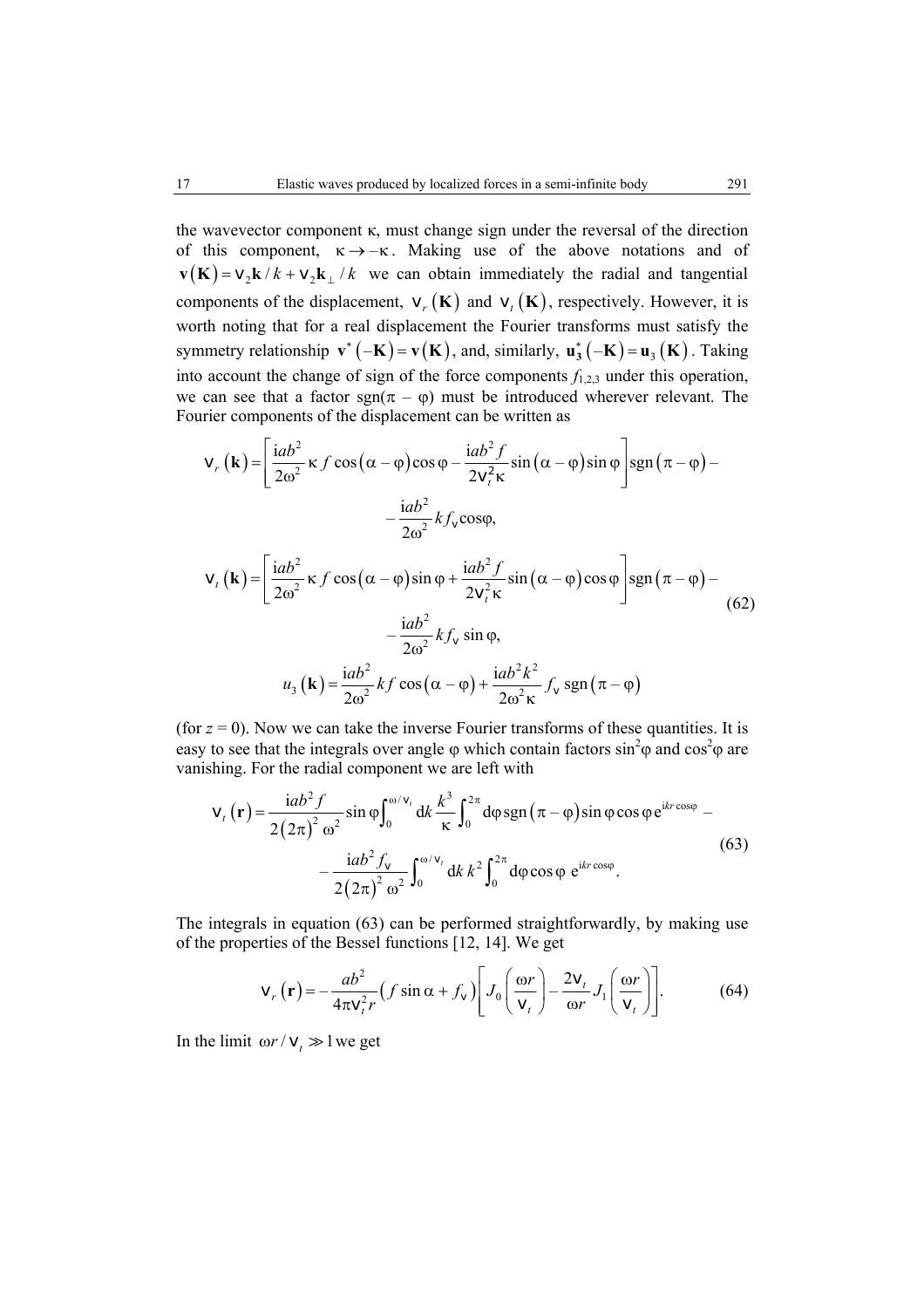$$
\mathbf{v}_r \left( \mathbf{r} \right) \sim_{\omega r / v_r \gg 1} -\frac{a b^2}{\omega^{1/2}} \left( f \sin \alpha + f_v \right) \frac{1}{\left( v_r r \right)^{2/3}} \cos \left( \frac{\omega r}{v_r} - \frac{\pi}{4} \right). \tag{65}
$$

We can see that the radial component of the surface displacement attains its maximum value along a direction perpendicular to the direction of the force  $(\alpha = \pi / 2)$ , as expected for a transverse wave generated by such a localized force. It has a characteristic oscillatory behaviour with the in-plane distance and goes like  $r^{-3/2}$  for long distances. The temporal Fourier transform of the spectrum given by equation (65) for *f* and  $f_v$  independent of  $\omega$  (related to Fresnel integrals) exhibits a characteristic oscillatory wave front of the form  $\sim (r - v_t t)^{-1/2}$ , as expected. Such qualitative characteristics of the solution to this problem are similar with those indicated long time ago by Lamb [2] (See also Ref. [3]).

Similar calculations can be done for the tangential component  $v_t(\mathbf{r})$  and the vertical component  $u_3(\mathbf{r})$ . The result for  $v_t(\mathbf{r})$  can be obtained from equations (64) and (65) by putting formally  $f_v = 0$  and replacing sin $\alpha$  by cos $\alpha$ . The vertical component can be obtained from equations (64) and (65) by replacing  $\sin \alpha$  by 1 and putting  $f_v = 0$ .

Next, we consider an in-plane localized pressure  $pb^2\delta(\mathbf{r})$ . The Fourier components of the force are given by  $f_1 = (-ib^2 p/\rho)k$ ,  $f_2 = f_3 = 0$  and the Fourier components of the displacement are

$$
\mathbf{v}_1(\mathbf{k}) = \frac{ab^2 p}{2\rho \omega^2} \kappa k \left(\cos\varphi, \sin\varphi\right) \operatorname{sgn}\left(\pi - \varphi\right), \quad u_3(\mathbf{k}) = -\frac{ab^2 p}{2\rho \omega^2} k^2. \tag{66}
$$

The inverse Fourier transforms of these displacements gives  $v_r(\mathbf{r}) = 0$  and

$$
\mathbf{v}_{t}(r) = \frac{ab^{2} p \omega}{16 \pi \rho \mathbf{v}_{t}^{3} r} \left[ J_{1} \left( \frac{\omega r}{\mathbf{v}_{t}} \right) + J_{3} \left( \frac{\omega r}{\mathbf{v}_{t}} \right) \right],
$$
  
\n
$$
u_{3}(r) = -\frac{ab^{2} p \omega}{4 \pi \rho \mathbf{v}_{t}^{3} r} \left[ J_{1} \left( \frac{\omega r}{\mathbf{v}_{t}} \right) - \frac{2 \mathbf{v}_{t}}{\omega r} J_{2} \left( \frac{\omega r}{\mathbf{v}_{t}} \right) \right],
$$
\n(67)

where  $J_{2,3}$  are Bessel functions of the first kind and second and, repectively, third order. The leading term  $(-r^{-3/2})$  in  $v_t$  is vanishing in the limit  $\omega r / v_t \gg 1$ , while  $u_3$  behaves like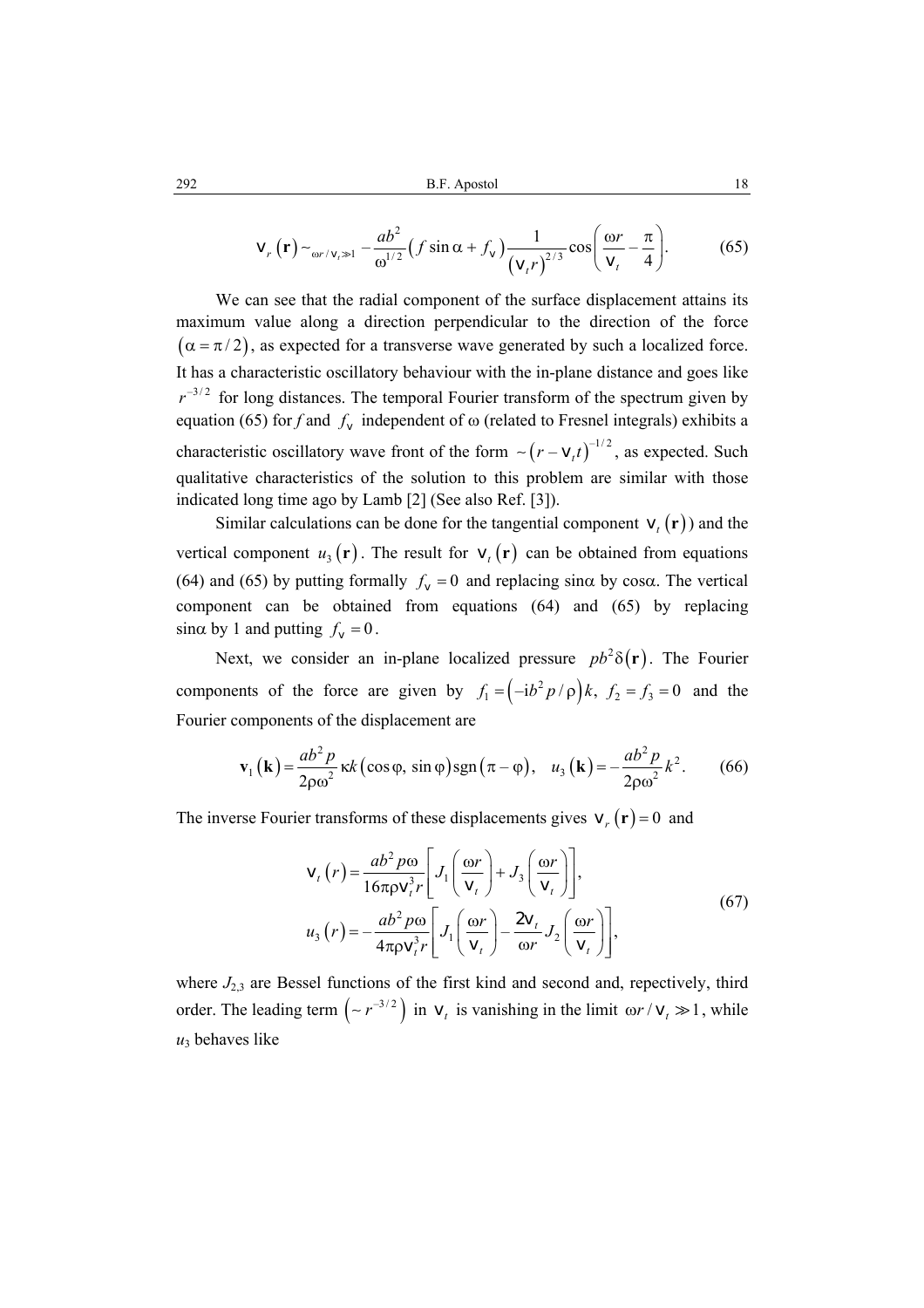$$
u_3(r) \sim_{\text{or } |\mathbf{v}_t \gg 1} \frac{ab^2 p}{\rho \mathbf{V}_t} \frac{\omega^{1/2}}{(\mathbf{v}_r r)^{3/2}} \cos \left( \frac{\omega r}{\mathbf{V}_t} - \frac{3\pi}{4} \right).
$$
 (68)

The vertical component of the surface displacement has a wave front of the form  $\sim (r - v_t t)^{-3/2}$ .

# **10. GENERAL SOLUTION FOR A FORCE LOCALIZED ON THE SURFACE**

The force exerted on the surface by the "forced waves" is given by  $\varphi f_i^s = \sigma_{i3} = \lambda u_{li\delta_{i3}} + 2\mu u_{i3}$ , where the particular solution given by equations (51), (59) and (60) is used for computing the strain tensor. Its components are given by

$$
f_1^s = -\frac{a v_t^2 \left(\kappa^2 - k^2\right)}{2\omega^2 \kappa} \left(\kappa f_1 - k f_3\right),
$$
  
\n
$$
f_2^s = -\frac{a f_2}{2},
$$
  
\n
$$
f_3^s = -\frac{a v_t^2 k}{\omega^2} \left(\kappa f_1 - k f_3\right),
$$
  
\n(69)

where  $f_i$  are given by equation (61). We can estimate this force following the same procedure described in the preceding *Section* for the displacement. The results are similar with the corresponding displacements. For instance, the asymptotic expression for the radial component of such a force is given by

$$
f_r^s(\mathbf{r}) \sim_{\omega_r/v_r \gg 1} -\frac{ab^2}{r} \left(\omega/v_r r\right)^{1/2} f \cos \alpha \cos \left(\frac{\omega r}{v_t} - \frac{3\pi}{4}\right),\tag{70}
$$

which is similar with equation  $(65)$ .

The contribution  $f_i^{0s}$  of the "free waves", as given by equations (38) and (39), must be added to this force, in order to satisfy the "free-surface" boundary condition given by equation (15). For the in-plane Fourier transforms this condition reads

$$
f_i^{0s} + f_i^s + af_i = 0.
$$
 (71)

The solutions of this system of equations are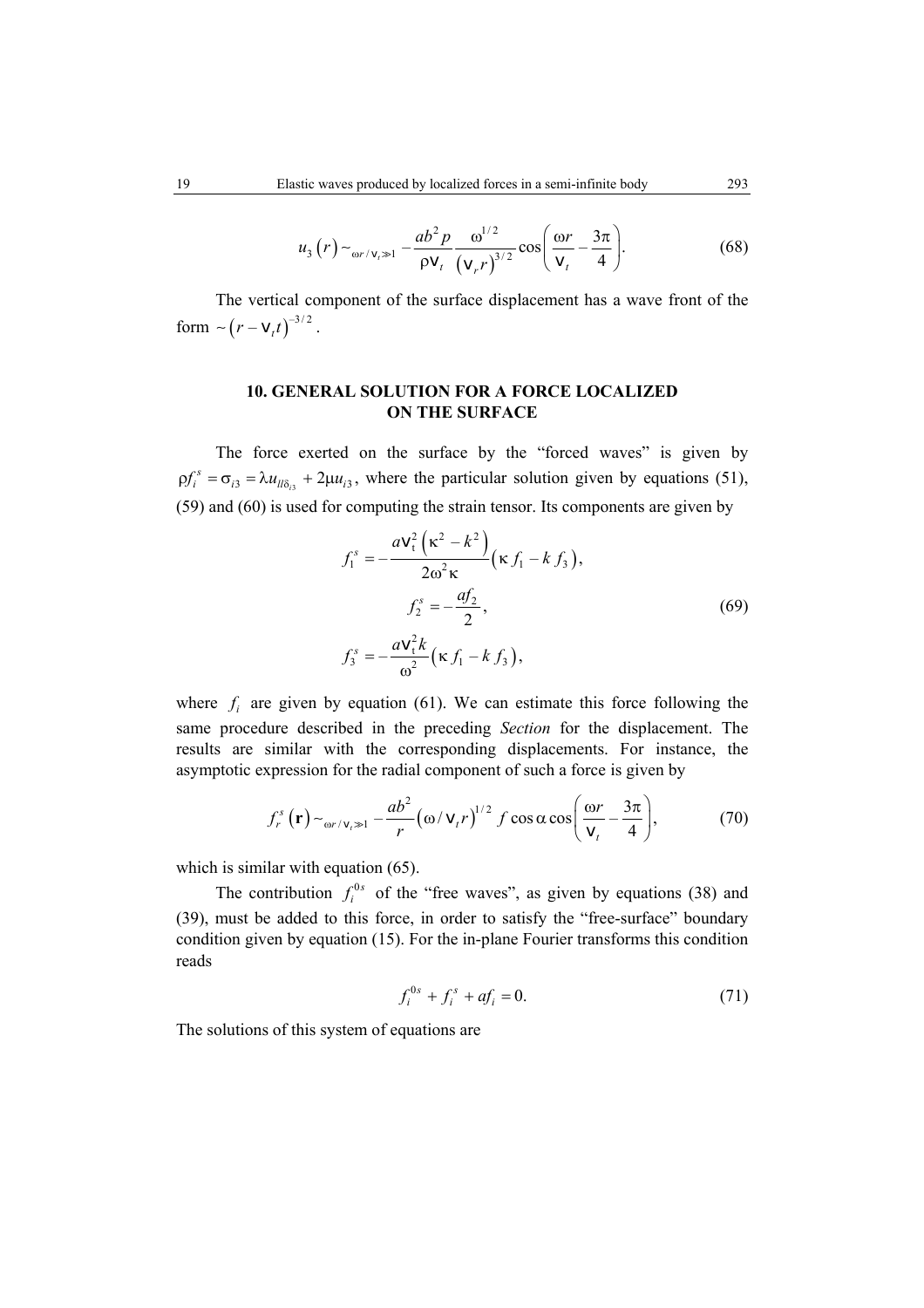$$
A_1 = -\frac{iaf_1\kappa(\kappa^2 - k^2)}{2\Delta v_t^2} + \frac{i a\kappa}{2\omega^2 k}(kf_1 - \kappa f_3) + \frac{i a(\kappa^2 - k^2)^3}{2\Delta \omega^2 k} f_3,
$$
  

$$
A_2 = -\frac{iaf_2}{2v_t^2 \kappa},
$$
  

$$
B = -\frac{iaf_1\kappa k^2}{\Delta v_t^2} + \frac{i a k(\kappa^2 - k^2)}{\Delta \omega^2} \Big[ 2\kappa kf_1 + (\kappa^2 - k^2) f_3 \Big],
$$
 (72)

where  $\Delta = (\kappa^2 - k^2)^2 + 4\kappa\kappa' k^2$ . The surface displacement caused by the free waves is given by

$$
\mathbf{v}_1^0 = A_1 + B, \quad \mathbf{v}_2^0 = A_2, \quad u_3^0 = -\frac{k}{\kappa} A_1 + \frac{\kappa'}{k} B. \tag{73}
$$

In the asymptotic limit  $\omega r / v_t \gg 1$  the main contribution to the in-plane Fourier transforms of the quantities given by equation (73) in the reference frame defined by the radial axis *r*, tangential axis *t* and the vertical axis *z* is brought by  $k \sim 0$ . Within this approximation we find

$$
\mathbf{v}_3^0(r) \sim \frac{ab^2 f_v}{\mathbf{v}_t^2 r} J_0\left(\frac{\omega r}{\mathbf{v}_t}\right) \sim \frac{ab^2 f_v}{\omega^{1/2} (\mathbf{v}_t r)^{3/2}} \cos\left(\frac{\omega r}{\mathbf{v}_t} - \frac{\pi}{4}\right)
$$
(74)

for the radial component, a similar expresion for the tangential component and

$$
u_3^0(r) \sim \frac{ab^2 f}{\mathbf{v}_l \mathbf{v}_l r} J_0\left(\frac{\omega r}{\mathbf{v}_l}\right) \cos \alpha \sim \frac{ab^2 f}{\mathbf{v}_l \left(\mathbf{v}_l \omega\right)^{1/2} r^{3/2}} \cos \alpha \cos \left(\frac{\omega r}{\mathbf{v}_l} - \frac{\pi}{4}\right) \tag{75}
$$

for the vertical component of the displacement. As we can see, the "free waves" do not modify the asymptotic *r*-dependence of the displacement caused by the "forced waves" (equation (65)), but introduce an additional angle dependence and amplitude factors related to the velocity of the longitudinal waves. A similar conclusion holds for the displacement caused by a point-like pressure localized on the surface.

## **11. TEMPORAL DEPENDENCE**

The asymptotic surface displacements for a force localized beneath the surface contains frequency factors of the form  $1/\omega$ ,  $1/\omega^2$  etc. In addition, for  $d \ll r$ , they have also oscillating factors of the form  $\sin(\omega d / v_t)$ ,  $\cos(\omega d / v_t)$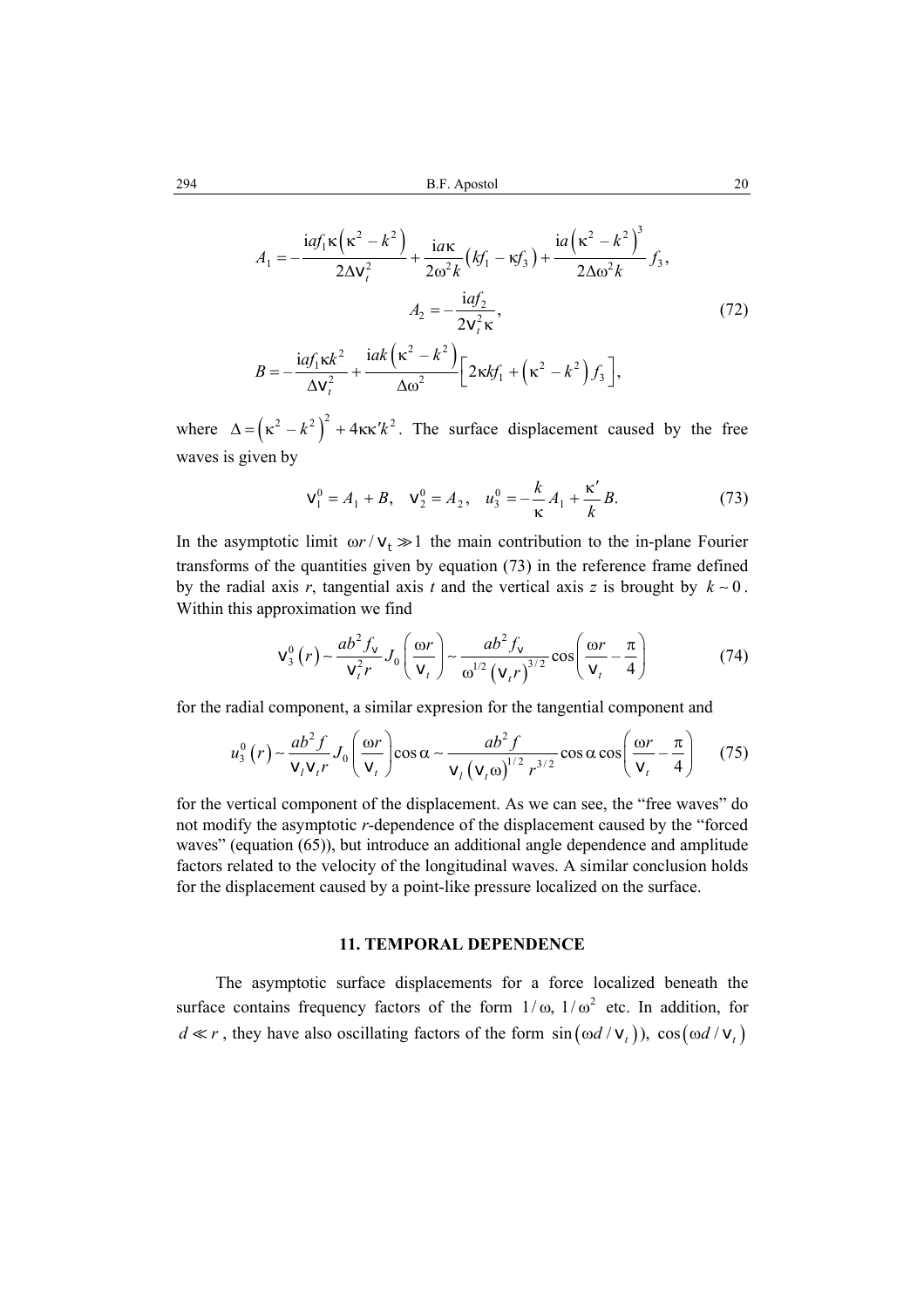(not included in equations (44)). In the opposite case  $r \ll d$  these oscillating factors are of the form  $sin(\omega r / v_t)$ ,  $cos(\omega r / v_t)$ , so we may take a general behaviour of the type  $sin(\omega R/v_t)$ ,  $cos(\omega R/v_t)$ , where *R* is a length related to the distance from the source to the point on the surface. In addition, the free waves may bring also contributions propagating with velocity  $\mathbf{v}_l$  along the distance *R*, especially for small values of the in-plane radius *r*.

Consequently, for the time dependence of the surface displacement we have to estimate, for instance, integrals of the form

$$
I = \int_0^{\Delta \omega} d\omega \frac{\cos \omega \tau}{\omega},\tag{76}
$$

where  $\tau \sim t - R/v$ , where v denotes a generic velocity and  $\Delta \omega$  is a range of frequencies. It is easy to see that for small  $\tau$  the integral in equation (76) is approximately given by  $I \sim \ln(\Delta \omega \tau)$ . It tells that the front waves has an abrupt rise for  $\tau = 0$ , as expected.

For the surface displacements caused by a force localized on the surface the characteristic frequency factor is  $\sim \omega^{-1/2}$  and we have to estimate integrals of the form

$$
I = \int_0^{\Delta \omega} d\omega \frac{\cos \omega \tau}{\sqrt{\omega}},\tag{77}
$$

By a change of variable  $\omega \tau = z^2$  this integral can be reduced to a Fresnel integral. The Fresnel integral is given by [11]

$$
\int_0^\infty dz e^{iz^2} = \sqrt{\frac{\pi}{2}} \frac{1+i}{2}.
$$
 (78)

We can see that the wave front goes like  $\tau^{-1/2} = (t - r / v)^{-1/2}$ .

# **12. CONCLUSIONS**

In conclusion, we may say that we have introduced herein a new method of studying the propagation of the elastic waves in isotropic bodies, based on the Kirchhoff potentials for wave equation with sources, borrowed from the theory of electromagnetism. The method implies coupled integral equations for the waves amplitudes, which we solved. Making use of this method we have determined the waves produced in an isotropic elastic semi-infinite body by an external force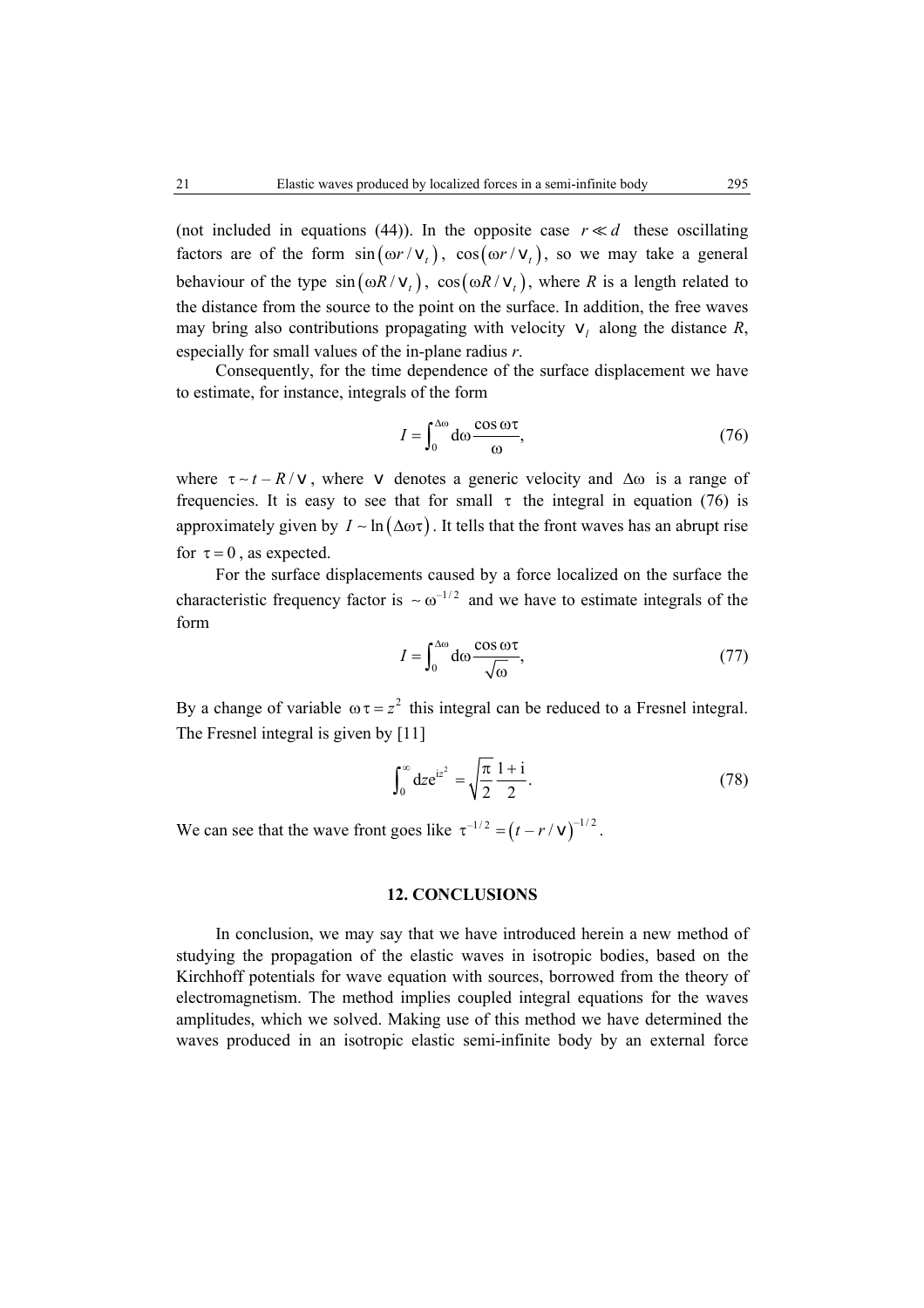localized either on the body surface or beneath the surface at some distance *d*. In the latter case the waves are stationary along the direction perpendicular to the body surface. We have also computed the surface displacement produced by these forces as well as the force exerted on the surface as caused by a force localized beneath. We have estimated these quantities in the fast oscillating regime  $(\omega r / v_t \gg \omega d / v_t \gg 1$ , where  $\omega$  denotes the frequency and  $v_t$  is the velocity of the transverse waves). These quantities exhibit a characteristic decrease along the in-plane distance on the body surface and a characteristic oscillatory behaviour. By making use of this method we have generalized one of Lamb's problem (force localized on the surface of the body) and obtained new results for a point-like force localized beneath the body surface. Various other results can be obtained by means of this method, for various other geometries and force distributions.

The present approach can be extended to determine the waves propagating in elastic bodies with special, finite geometries, either as eigenmodes or caused by some external forces (both localized or extended). More interesting, we can extend the present approach to include the effect of various inhomogeneities placed in elastic bodies, as caused by local variations in the body density or elastic constants.

Indeed, suppose for instance that a small irregularity δρ occurs in the density ρ in equation (1). The corresponding term δρ*u* can be transferred into the *rhs* of equation (8) and can be treated as a "wave source". It will bring an additional contribution to the "potential" given by equation (9), which allows one to compute the changes brought by this inhomogeneity both in the eigenmodes and the elastic response of the body. Of particular importance is the case when this inhomogeneity is placed on the body surface. Obviously, a similar treatment can be applied to inhomogeneities occurring in the elastic coefficients  $\lambda$  and  $\mu$ , both on the body surface or in the bulk. Some results in this direction will be reported in a forthcoming publication.

*Acknowledgments*. The author is indebted to the members of the Institute for Earth's Physics at Magurele-Bucharest for encouraging support and to 21 the members of the Laboratory of Theoretical Physics at Magurele-Bucharest for many useful, enlightening discussions.

### APPENDIX

#### A few integrals

We give here a few integrals occurring in the calculations described in the main text: